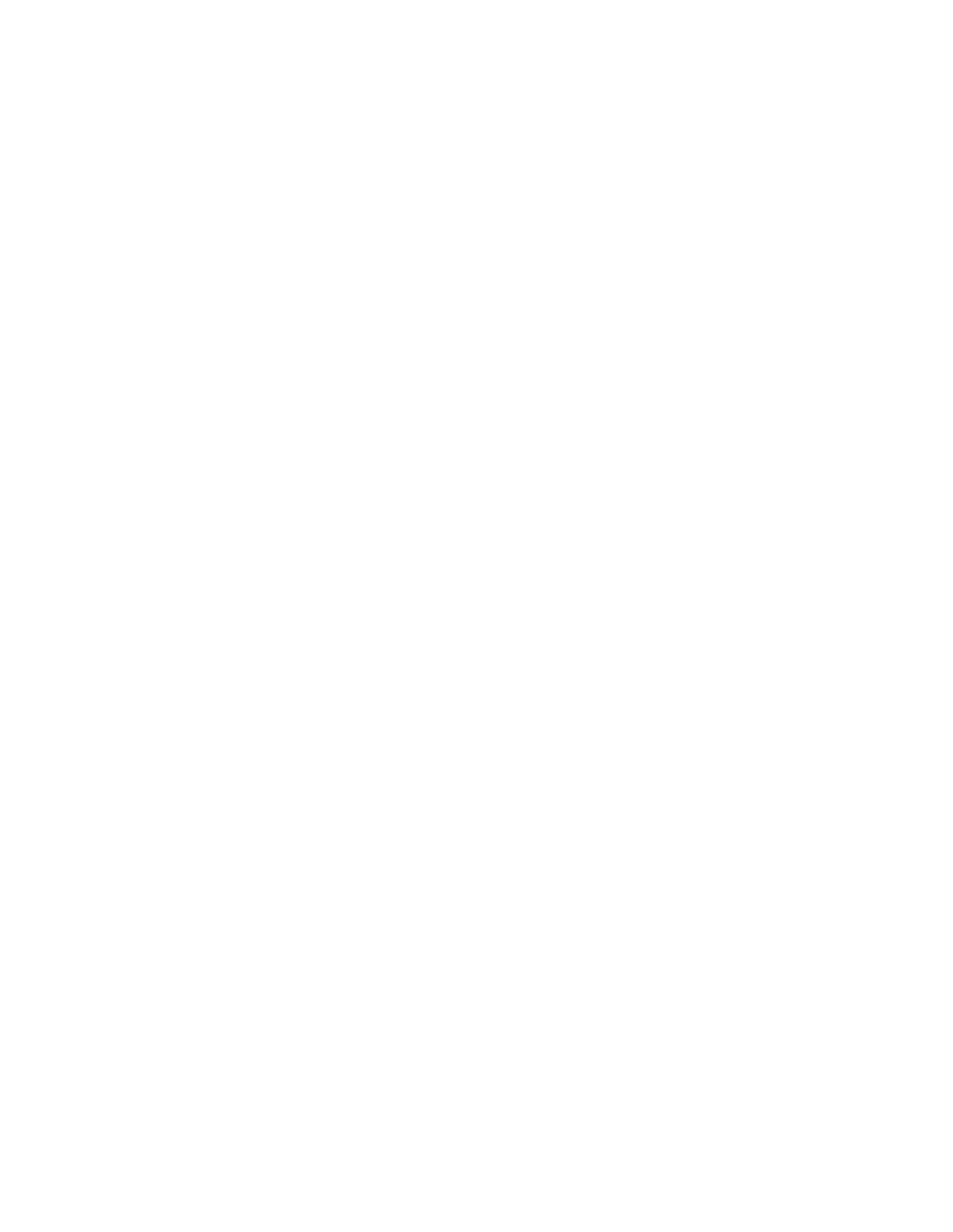# TABLE OF CONTENTS

| Robert Paaswell                                                                                                                                           |
|-----------------------------------------------------------------------------------------------------------------------------------------------------------|
| <b>Why Partnerships?</b><br>Historical and Legislative Background on Public-Private Partnerships for Surface Transportation 3<br>Allison L. C. de Cerreño |
| <b>What Are Other States Doing?</b><br>Cameron Gordon                                                                                                     |
| <b>Where Has This Been Implemented?</b><br>Alexis Perrotta and Jonathan Peters                                                                            |
| <b>What Are the Best Practices?</b><br>Jonathan Peters and Alexis Perrotta                                                                                |
| <b>How Can Risk Be Managed?</b><br>Joseph Berechman                                                                                                       |
| .29                                                                                                                                                       |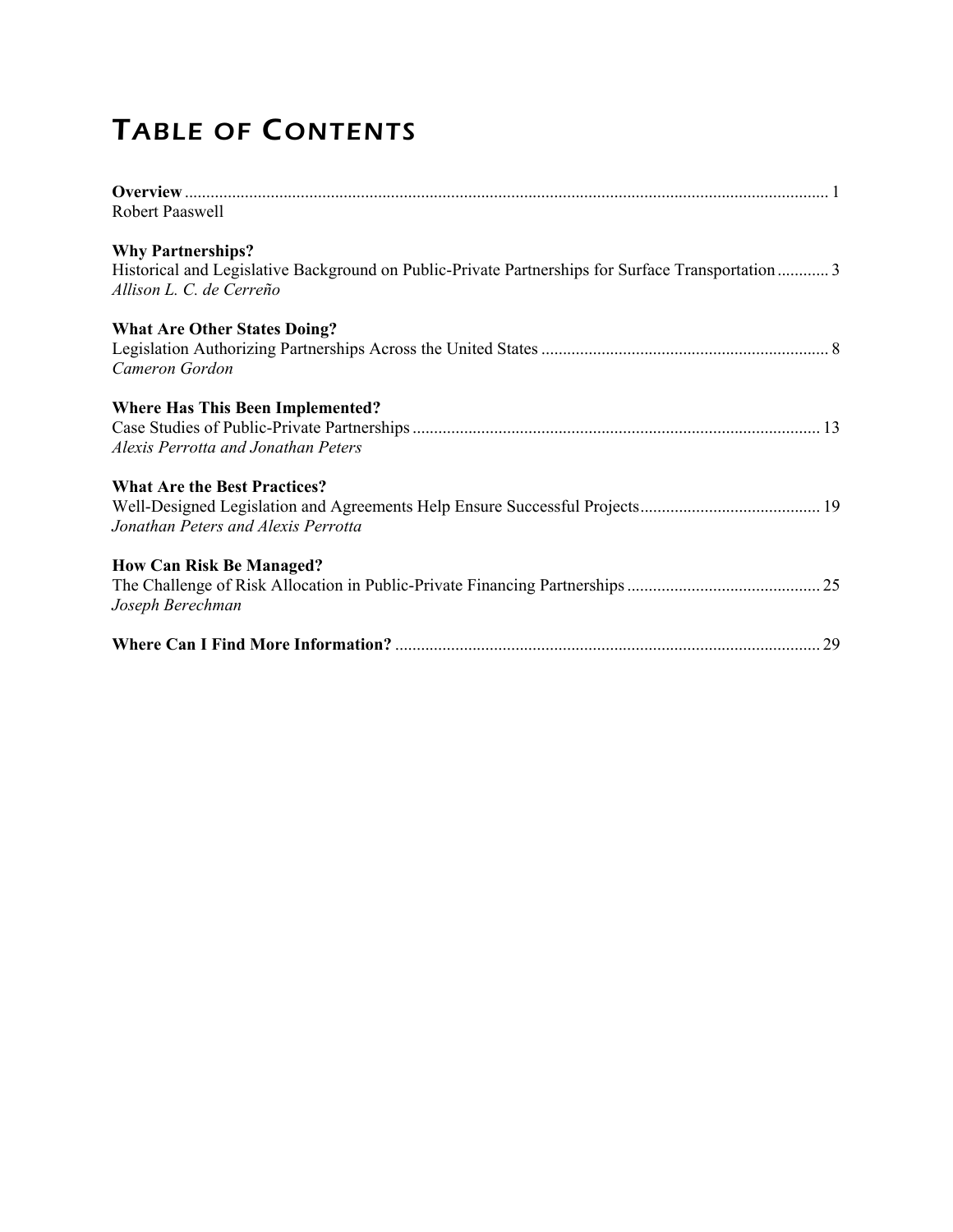*These papers represent the viewpoints of their respective authors, and do not necessarily reflect the views of the University Transportation Research Center, or the New York State Department of Transportation.*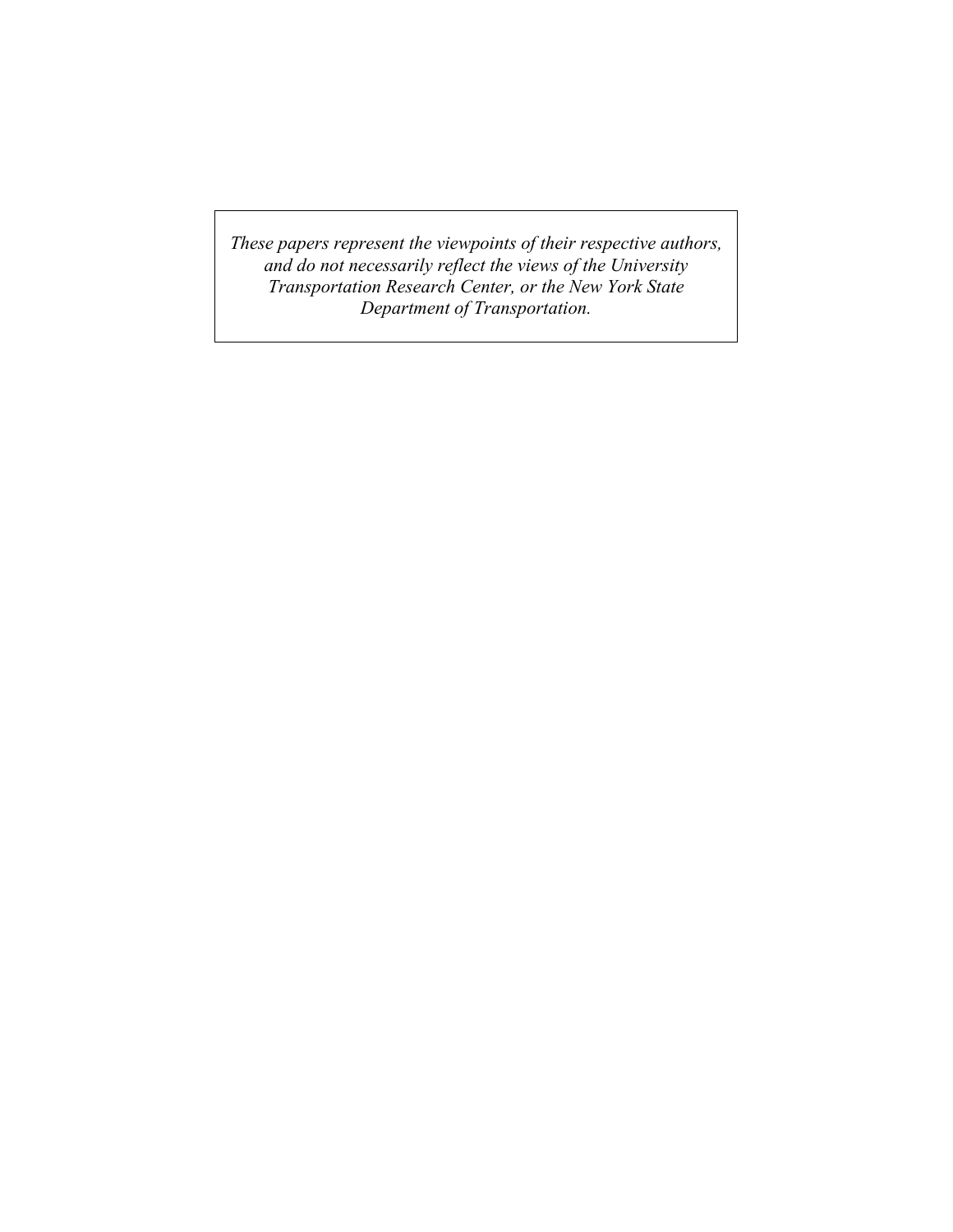# **OVERVIEW**

*Robert E. Paaswell, P.E., Ph.D., Distinguished Professor of Civil Engineering and Director, University Transportation Research Center, City College of New York* 

# NEW STRATEGIES FOR A NEW CENTURY OF INFRASTRUCTURE DEVELOPMENT AND MANAGEMENT

As we begin the  $21<sup>st</sup>$  Century, New York State faces a pressing need to modernize and expand its transportation infrastructure in order to sustain its global economic leadership. The ever-growing need for personal mobility, the need to move increasingly greater amounts of freight, and the pressures of 21<sup>st</sup> Century economic competition all call for new and different types of capacity on our roads, our public transit systems, our rails, at our ports and the intermodal connections that link these together. Nothing is too daunting for New Yorkers; we have the capacity to grow, productively, into this exciting Century. But, and this is the but that drives this conference, these projects will require significant resources. The traditional ways of funding infrastructure projects – out of general revenues, or by the issuance of debt – are inadequate to meet these needs. The State that has provided the marvelous subway system of New York City, the magnificent George Washington Bridge, and the "pay for itself" New York Thruway must put its entrepreneurial skills to work as it builds a new generation of transportation and engineering marvels.

This conference addressing innovative transportation financing and contracting strategies is an ambitious start towards identifying methods of funding for our bold and needed projects. The conference and the reference papers will begin this dialogue by addressing the following questions:

- $\triangleright$  How did we get here? Why have the traditional sources of funding proved inadequate to meet today's infrastructure needs?
- $\triangleright$  What are the emerging remedies and tools, including legislative needs to address this problem?
- $\triangleright$  Are there some examples that can help us with understanding and adopting new approaches to innovative financing?
- $\triangleright$  What have been the lessons learned in these examples?
- $\triangleright$  And, the most pressing of the questions when adopting new tools and techniques – what are the risks, can they be measured and who bears them?

Five briefing papers have been assembled as introductory material for this conference. Each addresses one of these questions. The first<sup>1</sup> notes that the U.S. started with private roads. However, the rapid post-WWII expansion of the country placed most of our infrastructure in the public sector. But, as described in the now famous report *Fragile Foundations*,<sup>2</sup> the unceasing demands for capacity expansion have strained state and local budgets and the ability to maintain what has been built, let alone to add new capacity. The demands for local funds to match federal funds, or State and Authority debt limits have placed significant constraints on meeting modern needs for mobility. Recent transportation legislation, starting with ISTEA (1991) and leading up to SAFETEA-LU (2005) have laid some foundations for publicprivate initiatives, but the states must now respond.

The second paper<sup>3</sup> identifies a number of publicprivate partnerships (PPPs) in the U.S. and examines policy issues facing the states as they design legislation to enable the development of these partnerships. By examining local considerations shaping PPPs and policy and political considerations it identifies how such

l

<sup>&</sup>lt;sup>1</sup> Allison L.C. de Cerreño, "Why Partnerships? Historical and Legislative Background on Public-Private Partnerships for Surface Transportation."

<sup>&</sup>lt;sup>2</sup>The National Council on Public Works Improvement, Fragile Foundations, Washington, D.C., 1988

<sup>&</sup>lt;sup>3</sup> Cameron Gordon, "What Are Other States Doing? Legislation Authorizing Partnerships Across the United States"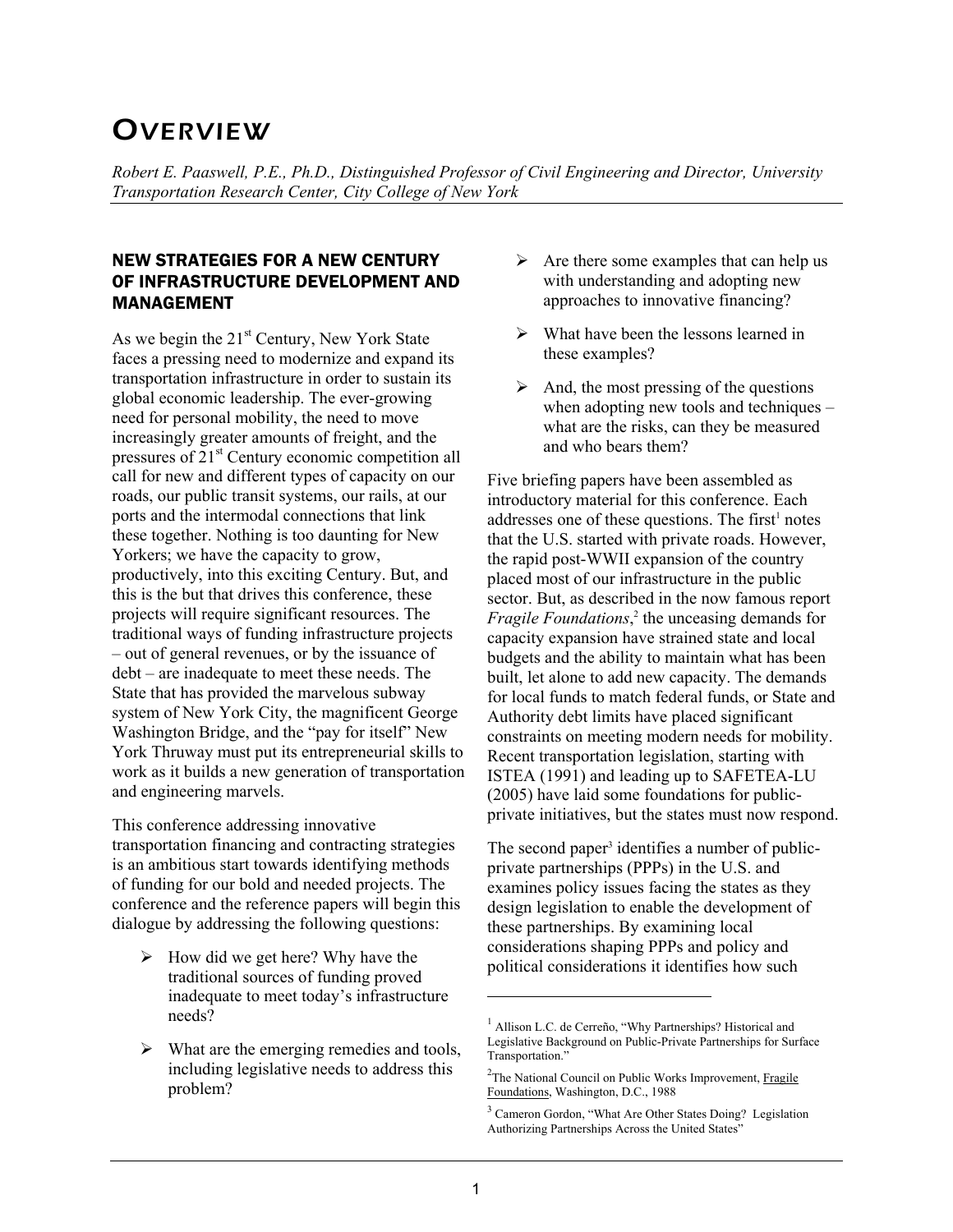instruments might be considered by New York State.

The third paper<sup>4</sup> details prominent case studies, beginning with the New York City subways and examining new toll roads in operation in the U.S. As in all successful enterprises, these facilities must address long term cash flow, the scale of cash flow over the facility lifetime and, of course the risks to both the entrepreneurs and to the public.

The fourth paper<sup>5</sup> carries on the lessons learned from these and other case studies. The lessons include developing an understanding of the motivation to enter into PPPs by a public agency, the needs of the private sector, and how these needs can sometimes conflict, but can be resolved into viable agreements. One topic of discussion that should arise in this conference is how lessons learned can inform both the Public and Private partners to improve on negotiating project financing with each having a full and responsible understanding of both bottom lines.

The fifth paper<sup>6</sup> presents a general discussion of risk. It notes that there is a continuum along which the public and private sectors can share the inherent project risks. The objectives are to sustain the integrity of the private investor while minimizing the public costs. The paper further explains how risks can be allocated.

Clearly, taken together, these papers are a brief primer on current practice in innovative financing in the U.S. From the public perspective, transportation organizations are faced with the difficult dilemma of how to minimize the costs of transportation – after all, it is an intermediate good – while providing new transportation investments that will add to the economic viability of the state and all of its regions. This conference should move us a step closer to addressing that challenge.

<sup>&</sup>lt;sup>4</sup> Alexis Perrotta and Jonathan Peters, "Where Has This Been Implemented? Case Studies of Public-Private Partnerships."

<sup>5</sup> Jonathan Peters and Alexis Perrotta, "What Are the Best Practices? Well-Designed Legislation and Agreements Help Ensure Successful Projects."

<sup>&</sup>lt;sup>6</sup> Joseph Berechman, "How Can Risk Be Managed? The Challenge of Risk Allocation in Public-Private Financing Partnerships."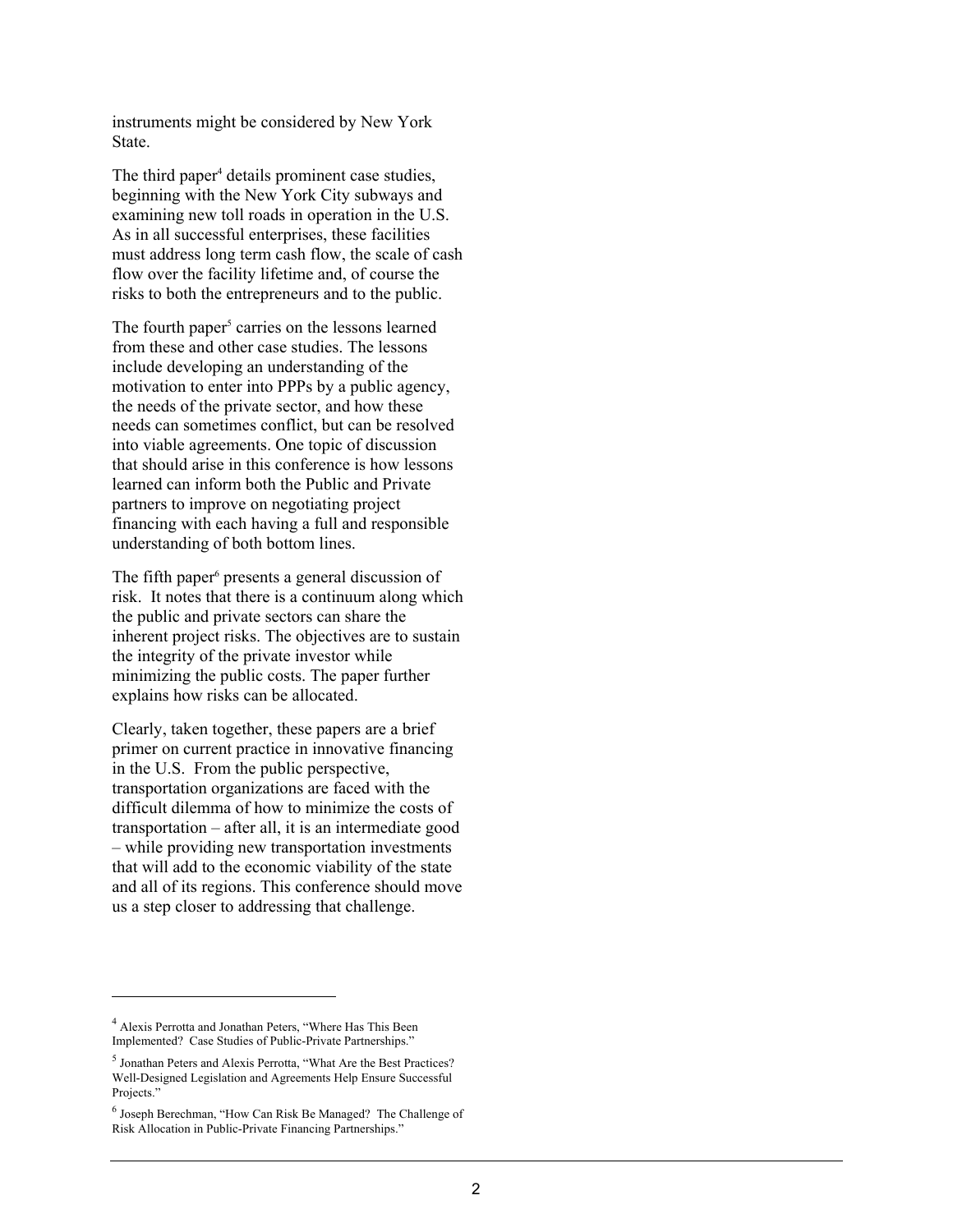# WHY PARTNERSHIPS?

# Historical and Legislative Background on Public-Private Partnerships for Surface **Transportation**

*Allison L. C. de Cerreño, Ph.D., Rudin Center for Transportation Policy & Management, Robert F. Wagner Graduate School of Public Service, New York University* 

## INTRODUCTION

To understand the history of private investment in transportation in the United States is to recognize that it has come full circle in some ways, moving from primarily private capital during the 1700s and early 1800s, to state and local responsibility in the mid-1800s, to a recognized federal responsibility by the mid- $20<sup>th</sup>$  Century. Indeed, after World War II, financing for roadways and then transit, became increasingly concentrated in the public sector. Now, as alternatives are sought for roadway financing, private sector initiatives are being encouraged once again.

## Why Alternatives are Needed

Nearly all federal contributions to states for highway improvements, and roughly four-fifths of federal funding for transit, are derived from the Federal Highway Trust Fund (HTF). Since its inception in 1956, the HTF has relied on motor fuel excise taxes as its primary source of revenues. Indeed, in Fiscal Year 2001, 92% of the receipts to the HTF were derived from motor fuel taxes.7 While motor fuel taxes have been a successful means for generating monies for transportation needs since their widespread adoption at the state level in the 1920s, they now face several fiscal and political challenges. Among them,

• An inability of motor fuel taxes to keep pace with transportation project costs and economic growth because of increases in vehicle fuel efficiency, and their inherent vulnerability to inflation.

-

- A lack of political will to increase motor fuel tax rates sufficiently to keep pace with inflation.
- An undermining of the revenue stream resulting from preferential tax status and diversion of portions of fuel taxes (most notably on gasohol).
- An uncertain future for gasoline as a revenue base in light of expected shifts in vehicle engine technologies.
- A contradiction between the reliance on motor fuel taxes for transportation and other national policy goals that seek to reduce reliance on petroleum and improve air quality by increasing fuel efficiency and reducing emissions, thus eroding overall tax revenues.

Concern over the ability of the HTF to continue meeting transportation funding needs is spurring many states to explore alternative financing sources and techniques for highways and transit, including innovative financing, user fees, and private investment. Furthermore, the continuing imbalance between the public's appetite for transportation improvements and the purchasing power of the resources available is spurring government agencies to seek new strategies for organizing their contracts with the private sector in order to improve project quality while minimizing public costs. Innovative financing and contracting strategies are being looked to not just as a new source of capital investment, but because it is believed that new models of partnering with the private sector can bring a degree of innovation, efficiency, collaborative problem solving, and cost savings, that cannot be achieved with traditional models of finance and project management.

 $7$  USDOT, Federal Highway Administration (FHWA), Office of Highway Policy Information (OHPI), Highway *Statistics 2001*  (Washington, DC: FHWA, 2002), Tables FE-210 and FE-10.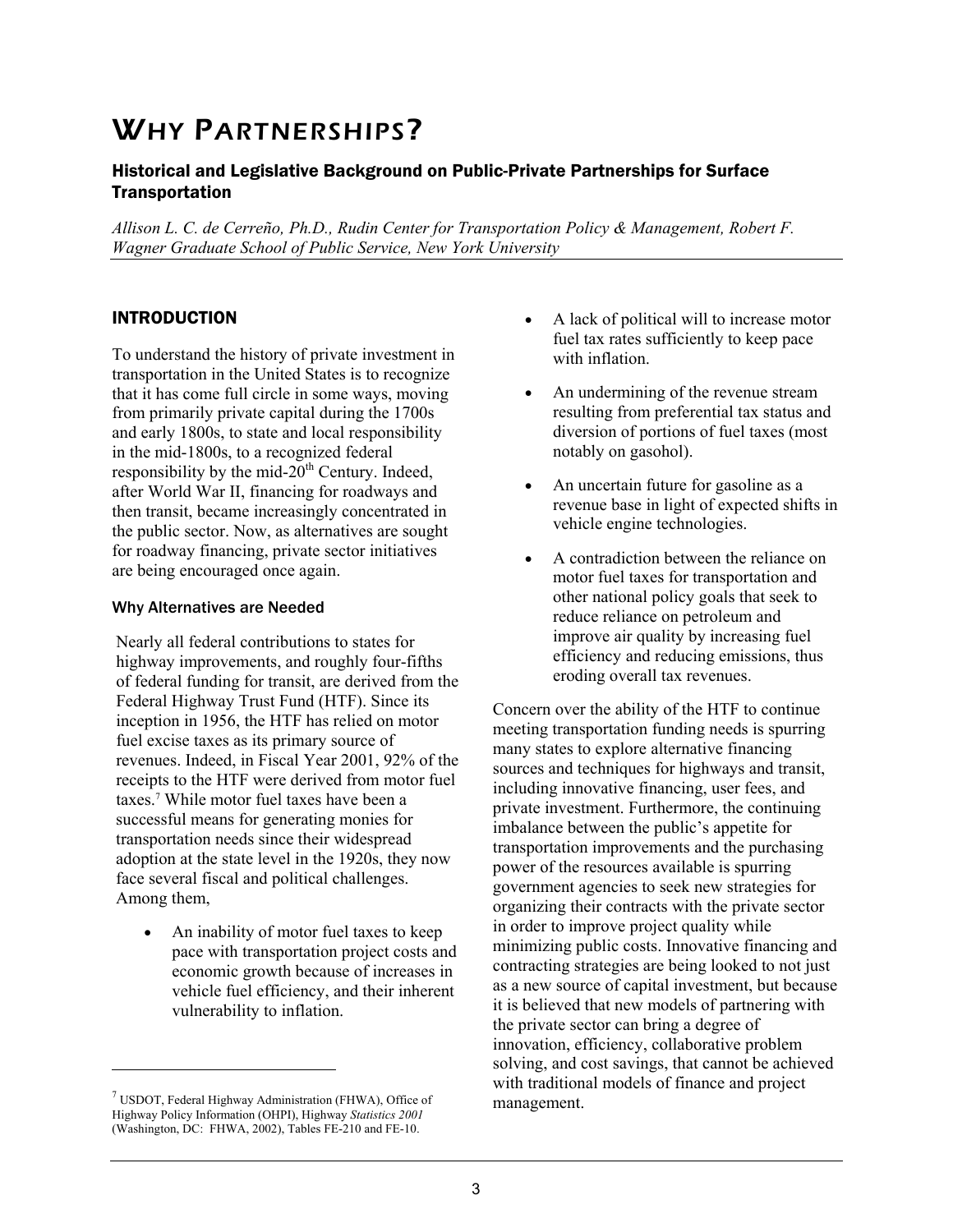#### Public-Private Partnerships

In the traditional approach to project delivery, known as Design-Bid-Build, a final contractor is hired only after the detailed specifications of a project are complete. While more administratively straightforward, this approach prevents the project's design phase from benefiting from insights and expertise that a private sector contractor can bring to the table. Many states are now adopting more flexible models of project delivery, known collectively as "public-private partnerships" (PPPs). According to the National Council for Public-Private Partnerships, at base a public-private partnership is a "contractual agreement between a public agency (federal, state or local) and a private sector entity. Through this agreement, the skills and assets of each sector (public and private) are shared in delivering a service or facility for the use of the general public. In addition to the sharing of resources, each party shares in the risks and rewards potential in the delivery of the service and/or facility."8

Within this definition are multiple forms of partnerships.9 There are service contracts for operations, maintenance, and/or management in which the public entity contracts with the private entity to provide a specific service. There are also Design-Build (DB), Design-Build-Operate (DBO), or Design-Build-Operate-Maintain (DBOM) partnerships, in which the public sector entity utilizes a single contract to enter into agreement with a single private entity (rather than multiple entities for each step of the process) to perform the specified functions, while retaining ownership by the public sector. There are also Build-Own-Operate (BOO) and Build-Operate-Transfer (BOT) arrangements; in the former, the private entity constructs, operates, and maintains ownership of the facility while in the latter, the private entity constructs and operates the facility for some period of time, but eventually transfers ownership back to the public sector. Finally, there are developer financing arrangements in which the

-

private entity provides financing for a facility in exchange for the rights to develop real estate at the site.

## BACKGROUND ON FEDERAL AUTHORIZING LEGISLATION

Both public and private sector financing for highways date back to the earliest days of the Republic. The Constitution explicitly provides Congress with the power to establish post roads, but many of the earliest roads were turnpikes built as for-profit ventures. Some federal aid was provided for highways after the mid-1800s, but the roots of federal aid for highways are found in legislation passed in 1916 and 1921. The former began to provide funding uniformly to all states with the purpose of developing an integrated network of highways; the latter restricted financing to a set of principal roadways that eventually became the Federal-Aid Primary Highway System.10 These were followed in 1944 by the first specific authorization of federal funds for urban extensions of the primary system as well as development of a Federal-Aid Highway Secondary System.

The key turning point, however, came in 1956 when President Eisenhower signed into law the Federal-Aid Highway Act and the related Highway Revenue Act, which created the HTF. With the passage of these two Acts, annual federal funding for highways increased significantly, from \$175 million in 1956 to roughly \$1.2 billion in 1957, with the goal of increasing to \$2.2 billion by 1960.<sup>11</sup> Initially a means for financing an accelerated highway program, including construction of the Interstate system, these two Acts would also change the way the United States would think about federal (and state and local public) funding for major roadways for the next half century. Equally importantly, for the first

<sup>&</sup>lt;sup>8</sup> The National Council for Public-Private Partnerships, "How Partnerships Work," http://ncppp.org/howpart/ppptypes.html, accessed 1/5/06.

<sup>&</sup>lt;sup>9</sup> The following definitions are from US General Accounting Office (GAO), *Public-Private Partnerships: Terms Related to Building and Facility Partnerships*" (Washington, DC: USGAO, April 1999), GAO/GGD-99-71. See the report for additional types.

<sup>10</sup> USDOT, FHWA, OHPI, *Highway Statistics 1999*, Section 4: Finance, http://www.fhwa.dot.gov/ohim/hs99/finance.htm, accessed 1/5/06.

<sup>11</sup> U.S. Congress, House of Representatives, Committee on Transportation & Infrastructure, Subcommittee on Highways and Transit, *Hearing on Ensuring the Integrity of the Highway Trust Fund*, "Statement of Donna McLean, Assistant Secretary for Budgets and Programs and CFO, USDOT," 20 March 2002, http://www.house.gov/transportation/highway/03-20-02/03-20- 02memo.html, accessed 1/5/06.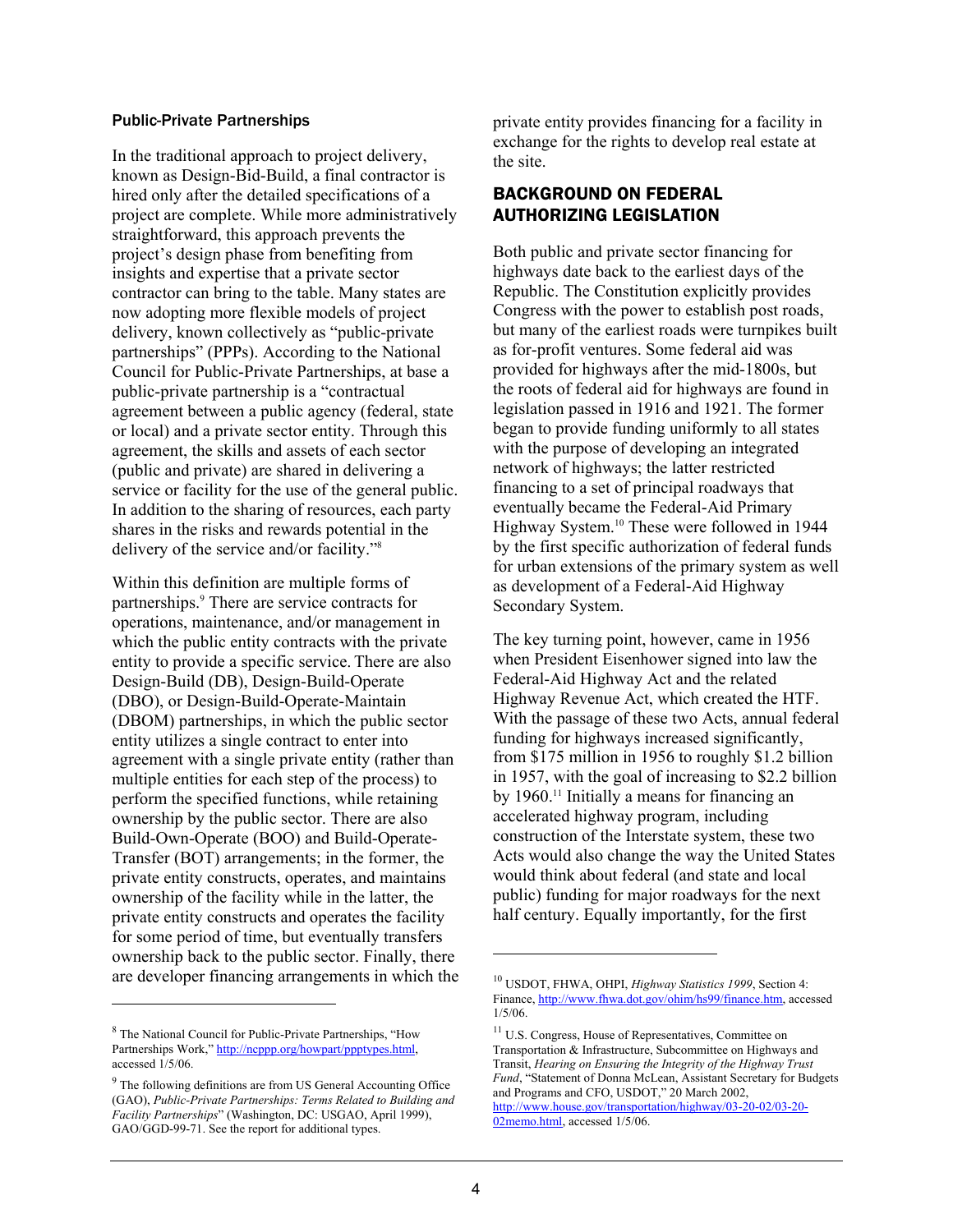time, motor fuel and vehicle taxes were explicitly linked to roadway (and later, to transportation) financing at the federal level.

The first Highway Revenue Act expired in 1972, but legislation periodically extended and modified it to continue funding the HTF as a means for providing federal-aid monies for roadways. In the early 1980s came increased recognition of the importance of federal funding for mass transit. As a result, the Surface Transportation Assistance Act of 1982 and its companion Highway Revenue Act created a separate Mass Transit Account within the HTF. However, even as the federal government was broadening its reach in financing transportation projects, it was becoming clear that transportation maintenance, improvement, and expansion needs were outpacing public funds.

#### Laying the Foundation for Renewed Private Investment

In 1991, Congress passed the Intermodal Surface Transportation Efficiency Act (ISTEA). ISTEA is considered a landmark piece of legislation for several reasons. It revolutionized the role of the federal government in transportation, focusing on multiple modes, establishing new priorities and reorienting earlier policies, while raising funding levels to new highs. Recognizing that transportation does not exist in a vacuum, ISTEA also drew attention to environmental and community needs, establishing new sources of funding like the Congestion Mitigation and Air Quality Improvement Program (CMAQ) and encouraging stakeholder participation.<sup>12</sup> Finally, ISTEA recognized that different problems need different solutions, allowing for more flexibility in how funds could be spent, expanding the types of projects eligible for funding (most notably, new technologies), and relaxing restrictions on private investment.

With a commitment to long-term thinking, ISTEA began to set the stage for increased private investment in transportation. In particular, under Sections 1012(a) and 1044, new financing concepts were introduced into the Federal-Aid program. Section 1012(a) allowed for more

-

flexibility in co-mingling Federal-aid funds with state and private funds to implement projects. For example, states could make Federal-aid reimbursable loans to private entities constructing eligible toll projects. Thus, ISTEA provided costsharing incentives to build projects.<sup>13</sup> Section 1044 removed a major disincentive for the creation of toll facilities by allowing states to earn credit from toll revenue expenditures (toll credits) and, more importantly, to apply this credit toward non-Federal matching share of programs authorized under ISTEA. Prior to this, tolls used to finance public highways were not allowed to be applied to the non-Federal match.<sup>14</sup>

ISTEA was followed by Executive Orders 12803 (April 1992) and 12893 (January 1994), both of which encouraged private sector investments in infrastructure, including transportation, and by the National Highway System Designation Act of 1995. This Act provided several additional tools for private sector investment. In particular, it piloted State Infrastructure Banks (SIBs) to "make project loans, enhance credit, subsidize interest rates, and provide other assistance for eligible highway and transit capital projects."<sup>15</sup> Section 350 noted that both public and private entities could be receive SIB assistance. However, according to Testimony before the House Committee on Government Reform, little additional private investment was forthcoming, primarily because state statutes continued to maintain traditional funding and procurement provisions.16

http://www.tfhrc.gov/pubrds/spring96/p96sp10.htm, accessed 1/5/06.

<sup>&</sup>lt;sup>12</sup> Ellen Schweppe, "Legacy of a Landmark: ISTEA After 10 Years," *Public Roads* 65, 3 (November/December 2001), http://www.tfhrc.gov/pubrds/novdec01/legacy.htm, accessed 1/15/06.

<sup>13</sup> USDOT, FHWA, *Toll Facilities in the United States: Bridges, Roads, Tunnels, Ferries (June 2005), p. viii,*  http://www.fhwa.dot.gov/ohim/pdf/toll05.pdf, accessed 1/14/06.

<sup>14</sup> USDOT, FHWA, *Innovative Finance: Chapter 5 – Legislative and Regulatory Implications of TE-045*,

http://www.fhwa.dot.gov/innovativefinance/evalch5.htm, accessed  $1/14/06$ .

<sup>&</sup>lt;sup>15</sup> Nancy Bennett, "The National Highway System Designation Act of 1995" (Washington, DC: FHWA, 1996),

<sup>&</sup>lt;sup>16</sup> US House of Representatives, Committee on Government Reform, Subcommittee on Energy Policy, Natural Resources, and Regulatory Affairs, "Private Sector Participation in Transportation – Testimony of Shirley Ybarra, President, The Ybarra Group," 30 September 2004, http://ncppp.org/councilinstitutes/ybarra-testimony.pdf, accessed 1/16/06.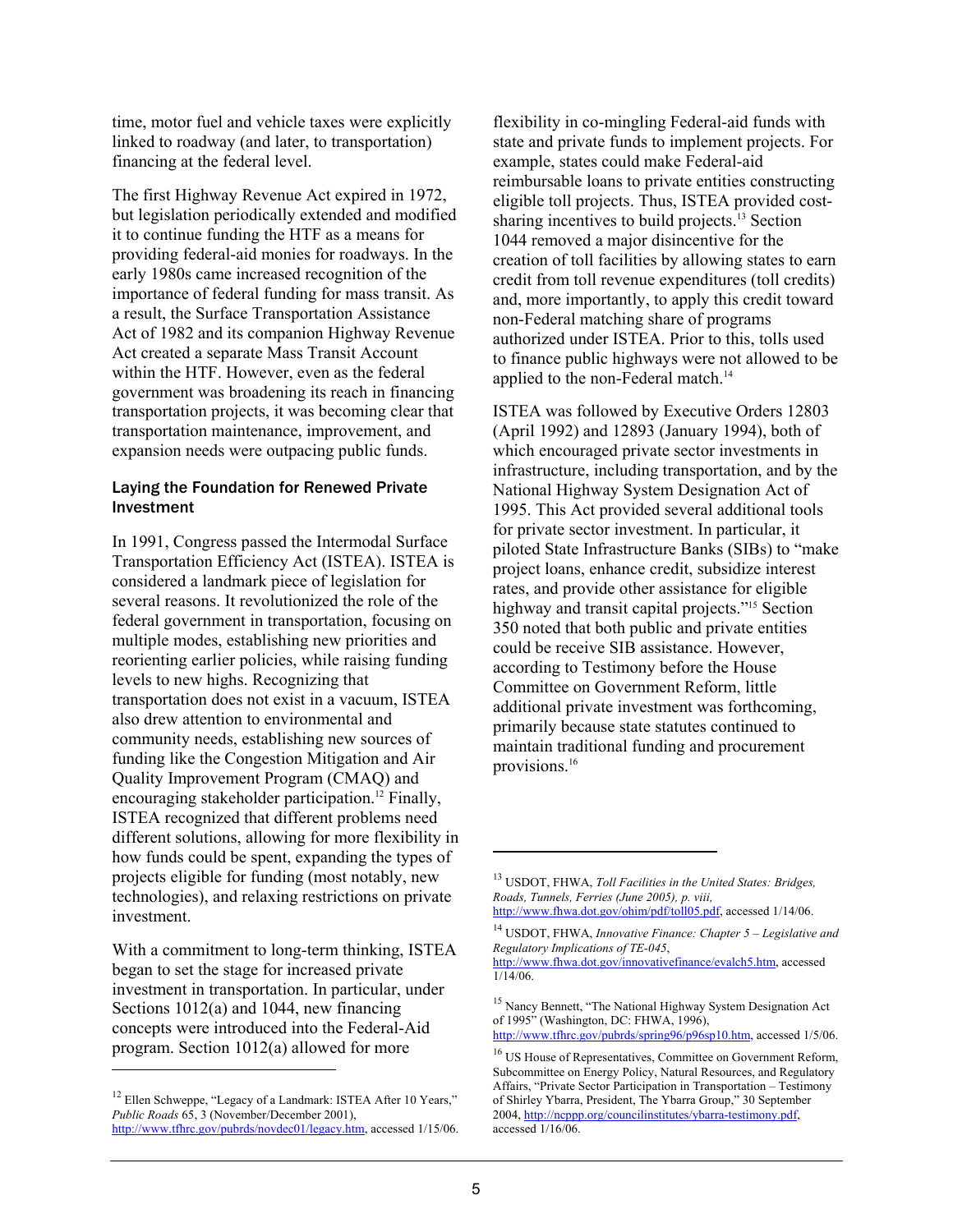#### Furthering Private Investment Possibilities

In 1998, the Transportation Equity Act for the  $21<sup>st</sup>$ Century (TEA-21) further increased the flexibility in funding and added several new financing features that could encourage private investment in transportation. It continued and extended the SIB program, developed the Transportation Infrastructure Finance and Innovation Act (TIFIA) to provide credit assistance to major projects of national significance, and provided additional flexibility in the matching share requirements for Federal-Aid projects.

On this last point, TEA-21 made it possible to utilize private investment in several ways for the non-Federal match. Private funds, privately donated right-of-way, private materials, and private services could all now count toward the non-Federal match.17 Section 1111(c) also added to the earlier toll credit provisions established by ISTEA by allowing the Federal obligation to be increased to 100% of the cost of the project to the extent that credits were available, and while toll facilities used to generate toll credits must be open to public travel, they could be operated by a private toll authority.18

## New Legislation Stays the Course on Private Investment

The Safe, Accountable, Flexible, Efficient, Transportation Equity Act: A Legacy for Users (SAFETEA-LU) has continued this progression in the federal legislation toward more flexibility and allowance for more private sector involvement. According to Hedlund and Smith of Nossaman, Guthner, Knox & Elliott, LLP, there are five key provisions that help encourage PPPs<sup>19</sup>:

1. *Private Activity Bonds.* These are of particular interest for private sector investment since the interest on them is not subject to federal income tax, thus reducing overall project financing costs. However, their

l

real value with respect to the SAFETEA-LU provisions lies in the option they provide for private investment in concessions and franchises. Previously, private investors could only access taxable financing sources for these, limiting the private sector to assisting in the development, designing, and building of projects, and to providing operations and/or maintenance services.<sup>20</sup>

- 2. *Enhanced authority to use tolling to finance construction of Interstates.* Sections 1604(b) and 1604(c) of SAFETEA-LU provide for an Express Lane Demonstration Program and an Interstate System Construction Toll Pilot Program, respectively. While the latter has a restriction that the State will not enter into a non-compete agreement with any private entity, both allow for toll revenues to be used for "reasonable return on investment of any private person financing the project."
- 3. *Increased flexibility in using Design-Build contracting.* Section 1503 of the bill eliminates the \$50 million floor on the size of contracts that can use DB contracting without special approval. Further, the bill directs the Secretary to revise regulations so that they do not require compliance with certain NEPA provisions (Sec. 102, in particular) prior to an agency issuing requests for proposals, proceeding with DB contracts, or issuing notices to proceed with preliminary design work under DB contracts. The result will allow private entities to be involved in the project definition process.<sup>21</sup>
- **4.** *Streamlined environmental process.* There are a number of procedures modified by SAFETEA-LU, but key for PPPs is the provision in Section 139(g) that:

*Notwithstanding any other provision of law, a claim arising under Federal law seeking judicial review of a permit, license, or approval issued by a Federal agency for a highway or public* 

<sup>17</sup> USDOT, FHWA, *Innovative Finance Primer*, FHWA-AD-02-004 (Washington, DC: FHWA, 2004), p. 10.

 $18$  Ibid., p. 12.

<sup>&</sup>lt;sup>19</sup> Karen J. Hedlund and Nancy C. Smith, "SAFETEA-LU Promotes Private Investment in Transportation" (August 1, 2005), http://ncppp.org/resources/papers/nossaman\_safetea.pdf, accessed 1/6/06.

<sup>20</sup> Pamela Bailey-Campbell, "Private Activity Bonds: A New Opportunity for Public-Private Transportation Projects," *Transportation Builder* (November/December 2005): 36-38.

<sup>21</sup> Hedlund and Smith, "SAFETEA-LU Promotes Private Investment in Transportation."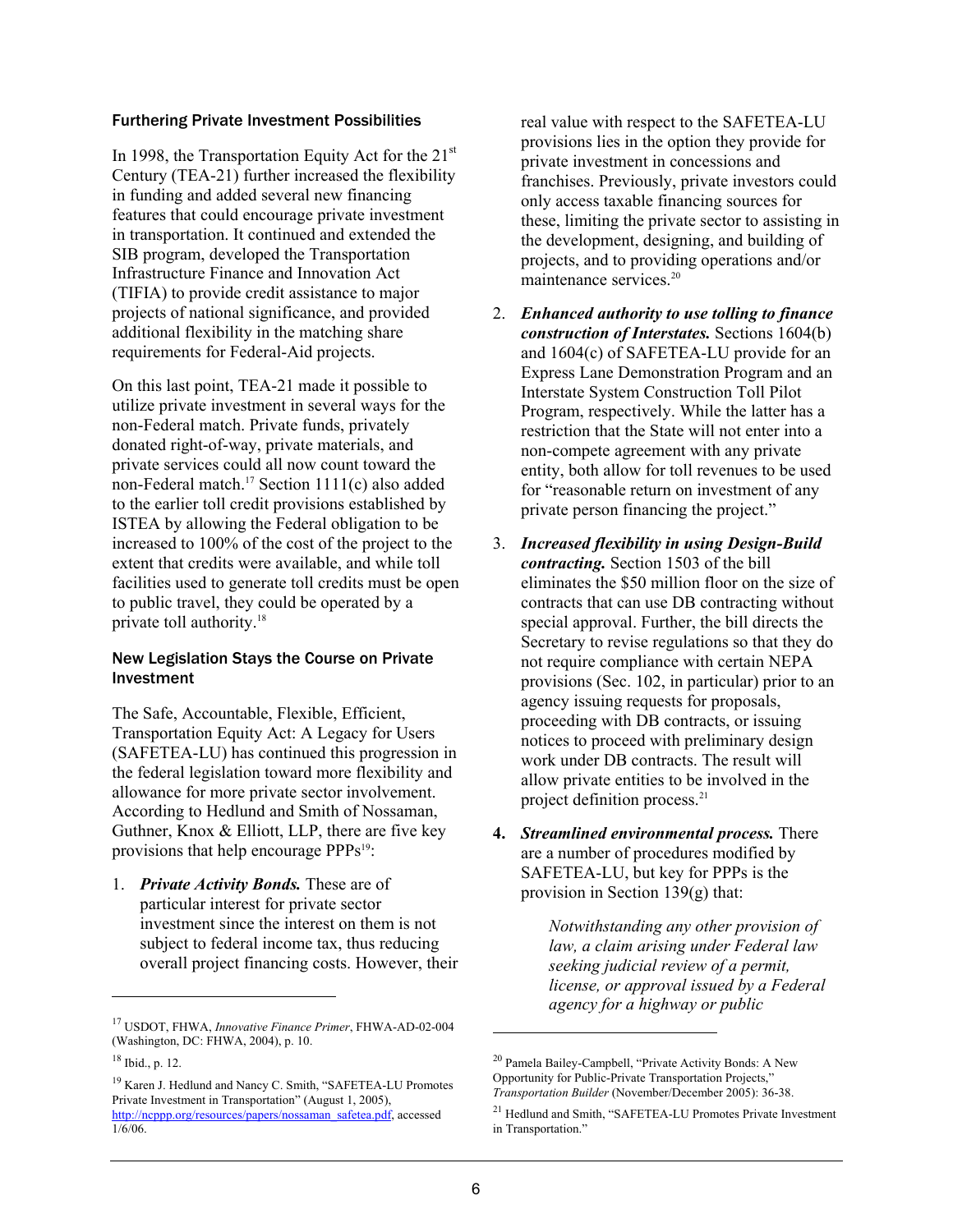*transportation capital project shall be barred unless it is filed within 180 days after publication of a notice in the Federal Register announcing that the permit, license, or approval is final pursuant to the law under which the agency action is taken, unless a shorter time is specified in the Federal law pursuant to which judicial review is allowed.* 

As Hedlund and Smith note, this reduces the risk of project opponents waiting to file an action that contests the environmental approvals until construction is well underway and the cost of stopping is high. $^{22}$ 

**5.** *Broadened access to innovative financing.* The law now allows PPPs to apply directly for TIFIA funds, including "a private facility providing public benefit for highway users" and freight projects that include financing from both public and private sources.23

## **CONCLUSION**

As demands for transportation investment continue to outpace revenues, there is growing interest in alternative mechanisms for funding transportation projects, and for managing the costs of projects that are built. Over the past fifteen years, federal legislation has increasingly facilitated and encouraged new roles for the private sector in transportation investment.

While federal legislation has played an important role setting the stage for innovation by removing or reducing barriers to contractual flexibility and private investment, state laws must also evolve to foster these strategies. So far, nearly half of the states (23) have authorized private sector investment in transportation projects.<sup>24</sup> Many

l

other states are studying ways to turn this opportunity into reality in ways that serve their own public policy objectives.

 $22$  Ibid.

 $^{23}$  Ibid.

<sup>24</sup> U.S. GAO, "Highways and Transit: Private Sector Sponsorship of and Investment in Major Projects Has Been Limited," Report to Congressional Requesters, GAO-04-419 (Washington, DC: USGAO, March 2004), p 5.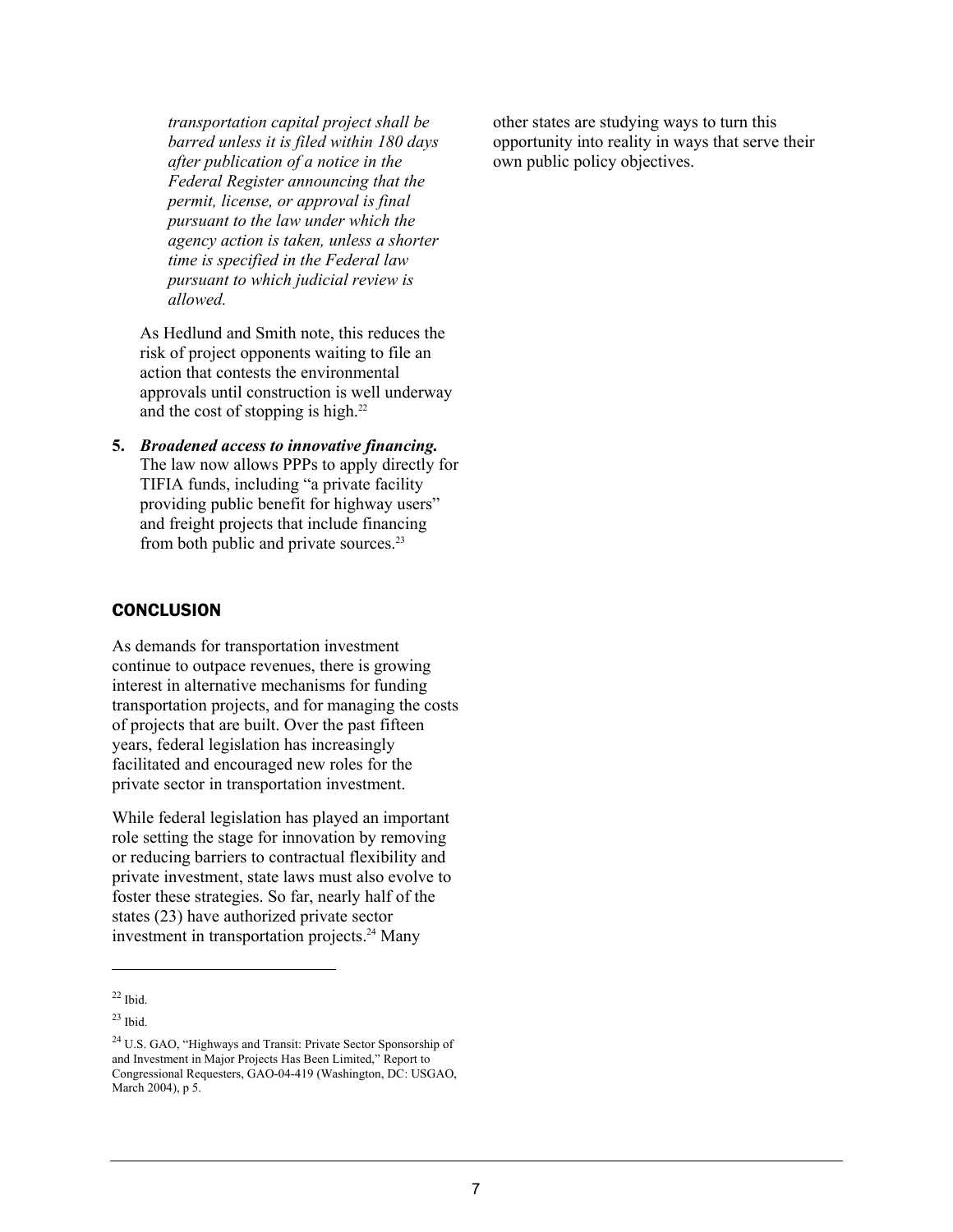# WHAT ARE OTHER STATES DOING?

## Legislation Authorizing Partnerships Across the United States

*Cameron Gordon, Ph.D., Assistant Professor of Business and Finance, College of Staten Island, CUNY* 

## PUBLIC MONEY IN A FEDERAL CONTEXT

The history of transportation in the U.S. reveals definite pendulum swings between predominantly private and public investment. The private sector played a central role in financing much of the early transportation infrastructure development in the U.S. But through most of the Interstate era, highway infrastructure in the U.S. was almost entirely a public endeavor. Where Federal funding was involved, there were traditionally two general constraints put on the use of that money either explicitly or implicitly. First, the money had to be used primarily or solely for activities with a public purpose. Second, it had to be used primarily or solely for activities that have a national (as opposed to state or local) impact.

Conditions placed on federal transportation grants-in-aid limited private involvement in federally-funded projects and with federal-statelocal cost sharing arrangements designed to discourage state and local overuse of public, national revenues when local source revenues would be more appropriate. The Tax Reform Act of 1986 tightened these policies with strong restrictions on private activity bonds, which Congress felt were being used improperly to subsidize private projects that often had little public and often no national purpose.

But over the last fifteen years, there has been a move back towards policies that encourage more private and public blending of funding, responsibility and control in transportation projects. While maintaining regulations intended to prevent abusive diversions of federal grants-inaid for private purposes, the federal government has progressively relaxed restrictions on private participation in projects serving public objectives. This new openness in federal policy toward considering public-private partnerships has created an opportunity for the states to re-examine their own policies. Nearly half the states have enacted legislation to allow new models of

cooperation with the private sector with the goal of maximizing the public's benefit for the dollars it invests in transportation facilities and services.

# PARTNERSHIPS IN THE STATES

A public-private partnership (PPP) can be defined as a "contractual agreement between a public agency (federal, state or local) and a private sector entity….In addition to the sharing of resources, each party shares in the risks and rewards potential in the delivery of the service and/or facility."<sup>25</sup> This is obviously covers a wide range of arrangements.

The U.S. Department of Transportation Federal Highway Administration (FHWA) estimates that as of September 2005, 18 states and Puerto Rico had "enacted statutes that enable the use of various PPP approaches for the development of transportation infrastructure."26 The U.S. Government Accountability Office (GAO) has a slightly larger count using a definition of "active private sector sponsorship," estimating that, as of March 2004, 23 states permitted such participation, with 20 of those allowing it just for highways.<sup>27</sup>

Within these states, several can be considered 'pioneers' in seeking direct private investments in

 $\overline{a}$ 

<sup>&</sup>lt;sup>25</sup> The National Council for Public-Private Partnerships, "How Partnerships Work," http://ncppp.org/howpart/ppptypes.html, accessed 2/1/06.

<sup>26</sup> Federal Highway Administration, "PPP Legislation," http://www.fhwa.dot.gov/ppp/legislation.htm, accessed 2/1/06; FHWA, "What is a PPP?"

http://www.fhwa.dot.gov/ppp/defined.htm#1, accessed 2/1/06. The FHWA definition is similar to the one cited above. Its exact wording reads: ""Public-private partnerships" (PPP) refer to contractual agreements formed between a public agency and private sector entity that allow for greater private sector participation in the delivery of transportation projects."

<sup>27</sup> U.S. GAO, "Highways and Transit: Private Sector Sponsorship of and Investment in Major Projects Has Been Limited," Report to Congressional Requesters, GAO-04-419 (March 2004), p 1.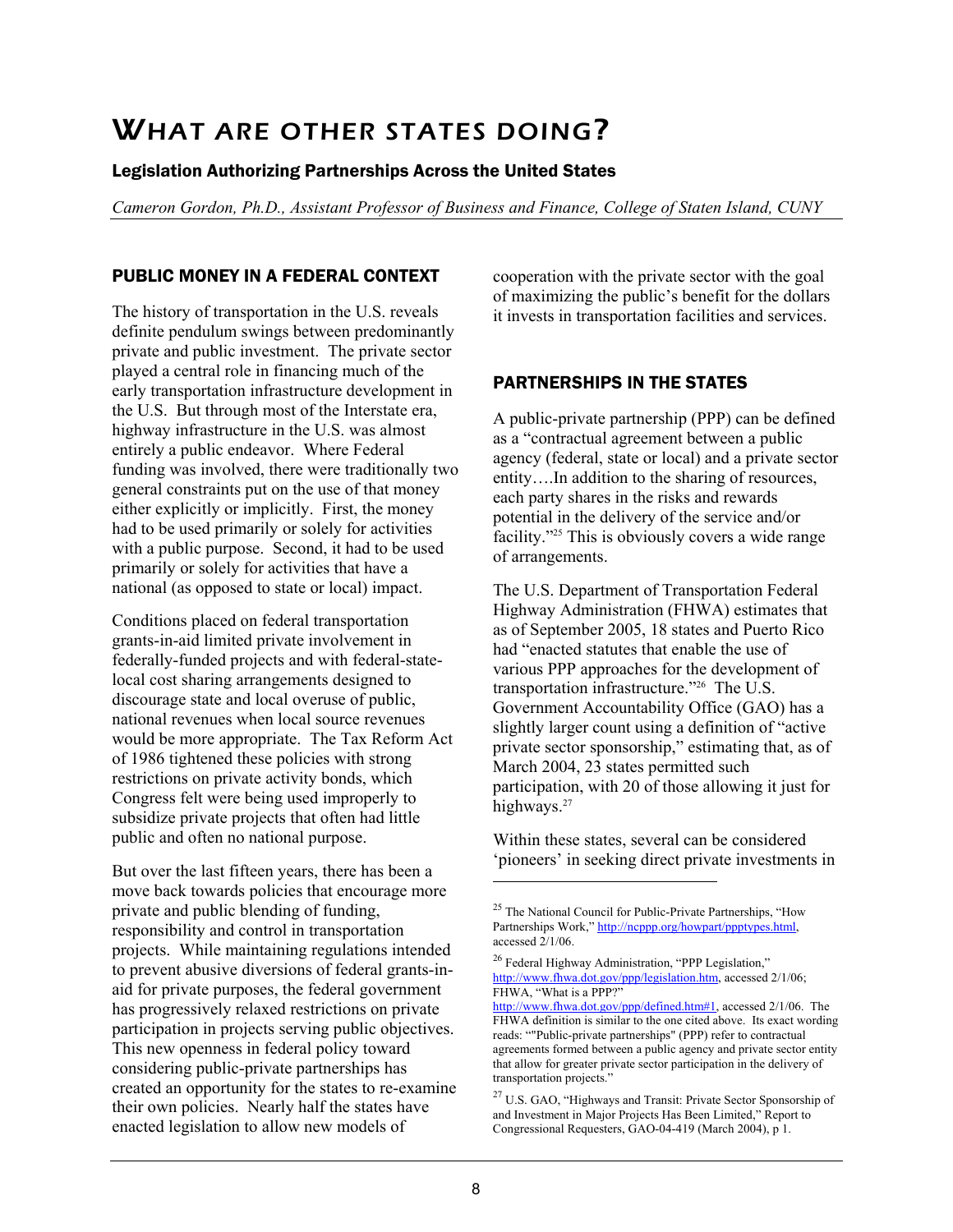transportation projects. GAO identifies four – Virginia, California, South Carolina and Nevada – that have put in place significantly privatized transportation investments. To date, these states have completed six major projects, including the Dulles Greenway in Virginia, the State Route 91 Express Lanes in California, and the Las Vegas Monorail. The total scale of investment remains small: the six projects cover 63 miles, and represent a total investment of approximately \$2.2 billion. For comparison, in 2001 alone, approximately \$66 billion was spent on highway capital projects by the states.<sup>28</sup>

There was also significant legislative activity during 2005 in Washington, Georgia, Colorado, Texas, and Maryland, as well as continued activity in Virginia and California to provide state agencies with new authority to pursue PPP's or conduct studies of potential PPP projects. Table 1 summarizes the major projects completed over the past decade, or currently in the pipeline.<sup>29</sup>

This snapshot provides just part of the picture: projects with significant private investment. In this regard, PPPs remain a small but growing phenomenon. Even where PPP's are allowed, only a very small portion of the total public sector transportation system has been opened to largescale private investment. Although there are a lot of enthusiastic claims about the promise of private investment as a new source of capital for infrastructure projects, for the time being there remain many more proposals than completed projects. The story is somewhat different in other modes such as freight transportation, where there has been significant private investment and operating authority for some time; and in other

1

parts of the world, such as Europe, where private financing of infrastructure is more commonplace. And while such partnerships may be a small piece of the total transportation finance picture in the U.S., it can be the deciding factor in determining whether individual projects can move forward.

|                                                                       | State/Date          |                | Project    |               |  |
|-----------------------------------------------------------------------|---------------------|----------------|------------|---------------|--|
|                                                                       |                     |                |            |               |  |
| <b>Project</b>                                                        | (of operation)      | <b>Mileage</b> | Resources  | <b>Source</b> |  |
| <b>Dulles</b>                                                         | Virginia/1995       | 14 miles       | \$328 M    | GAO           |  |
| Greenway                                                              |                     |                |            |               |  |
| <b>State Route</b>                                                    |                     |                | 10 miles   | \$125.6 M     |  |
| 91 Express                                                            | California/1995     |                |            | GAO           |  |
| <b>State Route</b>                                                    | California/2006     |                |            |               |  |
| 125                                                                   | (est.)              | 10 miles       | \$721 M    | GAO           |  |
| Pocahontas                                                            |                     |                |            |               |  |
| Parkway                                                               | Virginia/2002       | 9 miles        | \$377 M    | GAO           |  |
| Southern                                                              | South               | 16 miles       | \$217.5 M  | GAO           |  |
| Connector                                                             | Carolina/2001       |                |            |               |  |
| Las Vegas                                                             |                     | 4 miles        | \$730 M    | <b>GAO</b>    |  |
| Monorail                                                              | Nevada/2004         |                |            |               |  |
| <b>TTC-35</b>                                                         | Texas/planning      | Total 316      | \$7,200 M  |               |  |
|                                                                       | contract awarded    | miles          | (proposed) | Reason        |  |
| 2 HOT lanes                                                           | Virginia/           |                |            |               |  |
| on I-95 &                                                             | <b>Negotiations</b> | 56 miles       | \$913 M    | <b>VDOT</b>   |  |
| <b>Beltway</b>                                                        | Underway            |                |            |               |  |
| Source USGAO; Reason Foundation; Virginia DOT (see notes 27 and       |                     |                |            |               |  |
| 29 for full citations) NOTES: This table does not include proposals,  |                     |                |            |               |  |
| unsolicited or otherwise, which may or may not become actual          |                     |                |            |               |  |
| projects, nor does it refer to changes in State authority which might |                     |                |            |               |  |
| result in future PPP's.                                               |                     |                |            |               |  |

#### Table 1: Significant Private Investments in U.S. Transportation Projects

But interest in PPPs reaches far beyond the headline-grabbing issue of private investment in transportation projects. PPPs are also being established to enable transportation agencies greater flexibility in contracting with and managing their private sector contractors.

## STATE LEGISLATIVE CONSIDERATIONS**<sup>30</sup>**

Because of the many different possible PPP arrangements, there are many different types of state authorizing legislation both on the books and proposed for addition to the books. The most common type of authority is that which allows state DOT's to enter into some kind of Design-

 $\overline{a}$ 

 $^{28}$  Ibid., pp. 4-6, 11-14. Author's calculations of mileage and investment based on Tables 1 and 2. For the VA experience, see also U.S. House of Representatives, Committee on Government Reform, Subcom. on Energy Policy, Natural Resources, and Regulatory Affairs, "Private Sector Participation in Transportation – Testimony of Shirley Ybarra, President, The Ybarra Group," 30 Sept. 2004, http://ncppp.org/councilinstitutes/ybarra-testimony.pdf, accessed 2/1/06.

<sup>29</sup> The Reason Foundation, "Annual Privatization Report 2005: Surface Transportation."

http://www.reason.org/apr2005/surface\_transportation.shtml, accessed 2/1/06; Virginia DOT, "VDOT Enters Into Negotiations With Private Sector to Improve I-95/395 From Northern Virginia To The Fredericksburg Region," Press Release, 20 December 2005, http://www.virginiadot.org/infoservice/news/newsrelease.asp?ID=C O-0561, accessed 2/24/06.

 $30$  This section draws heavily upon Nossaman Guthner Knox  $\&$ Elliott, LLP, "Overview of Key Elements and Sample Provisions State PPP Enabling Legislation for Highway Projects" (October 2005). This document has more detailed questions and sample legislative language.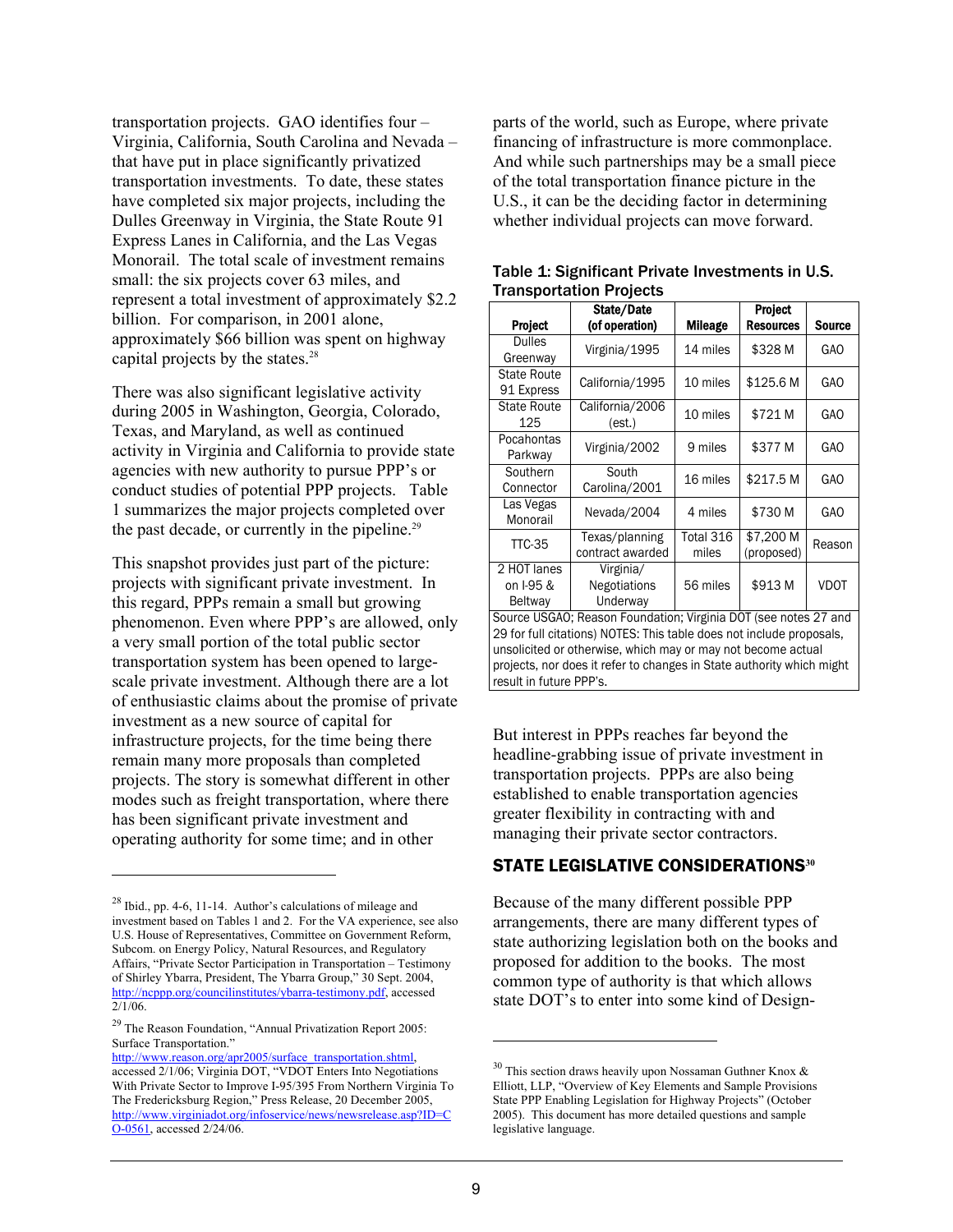Build arrangement (in which the public agency contracts with a single private entity to design and build a facility, with the public agency providing financing and retaining ownership). This arrangement is authorized in 32 states (New York State authorizes some of its public authorities to enter into Design-Build contracts, but neither its Department of Transportation nor its Thruway Authority). Broader authority for private sector operation or ownership of infrastructure, as noted earlier, exists in 23 states.<sup>31</sup>

A number of considerations enter into the design of state PPP legislation. (This is distinguished from policy and political complications, which are briefly considered in the concluding section of this paper). The major legislative issues include the following items:

- PROPOSALS Does the law allow both solicited and unsolicited PPP proposals to be considered by the relevant public authority?
- COMMINGLING OF FUNDS Can public funds from different governmental sources be mixed together and also be mixed with private funds?
- REGULATION How are tolls and other prices set, adjusted and overseen?
- EXTENSIVENESS Are PPP proposals and projects generally allowed or limited to pilot projects? Are there geographic or modal restrictions? Are they limited to construction, or may they include long-term contracts for operations and maintenance?
- CONVERSION Can public untolled roads be converted into toll roads and under what conditions can this occur?
- PROCUREMENT Are there restrictions on the types of procurement methods used? How does PPP procurement mesh with general state procurement laws?
- REVENUES AND EXPENDITURES How can PPP revenues be raised and how may

1

they be disbursed? For example, must tolls be removed after repayment of project debt? May the revenues be dedicated just for transportation purposes, or can they be used for general governmental purposes?

- CHECKS AND BALANCES How much flexibility and authority do agencies have in using PPP's? Must there be prior legislative approval for each project, or is blanket authority granted? How is PPP performance monitored and who is held accountable? What role do MPOs and localities play?
- INSTITUTIONAL ARRANGEMENTS What sorts of PPP arrangements are allowed (e.g., Design-Build, franchises, etc.)? What flexibility is there for designing new institutions if necessary (e.g. new for-profit or nonprofit project entitites)?
- FINANCING What entities have bonding authority and what restrictions are there on that bonding authority and the use of monies raised through that authority?
- COMPETITION Are there non-compete clauses to be allowed? If so, how are they to be overseen?
- TRANSPARENCY What types of information must be publicly disclosed?
- LOCAL AUTHORITY Does the law authorize counties and municipalities to undertake similar contracting arrangements?

How can PPP legislation be worded so as to allow maximum possible participation by private entities and yet protect the public interest by allowing flexibility for renegotiation by both parties if events warrant? There is, of course, no one answer to this question, but the issue is something that all states face. The key is to have language which is both general enough to allow public and private adaptation to events and yet specific enough to provide the certainty that will make private investors willing to take on the risk of engaging in a PPP.

For example, consider the very sensitive issue of rate-making authority. Who should have such authority and under what circumstances might rates be changed? If the public sector can change

<sup>31</sup> Nossaman Guthner Knox & Elliott, LLP, "50-State Survey Of Transportation Agency Design-Build Authority," 2004, http://www.ncppp.org/councilinstitutes/state\_survey.pdf, accessed  $2/1/06$ .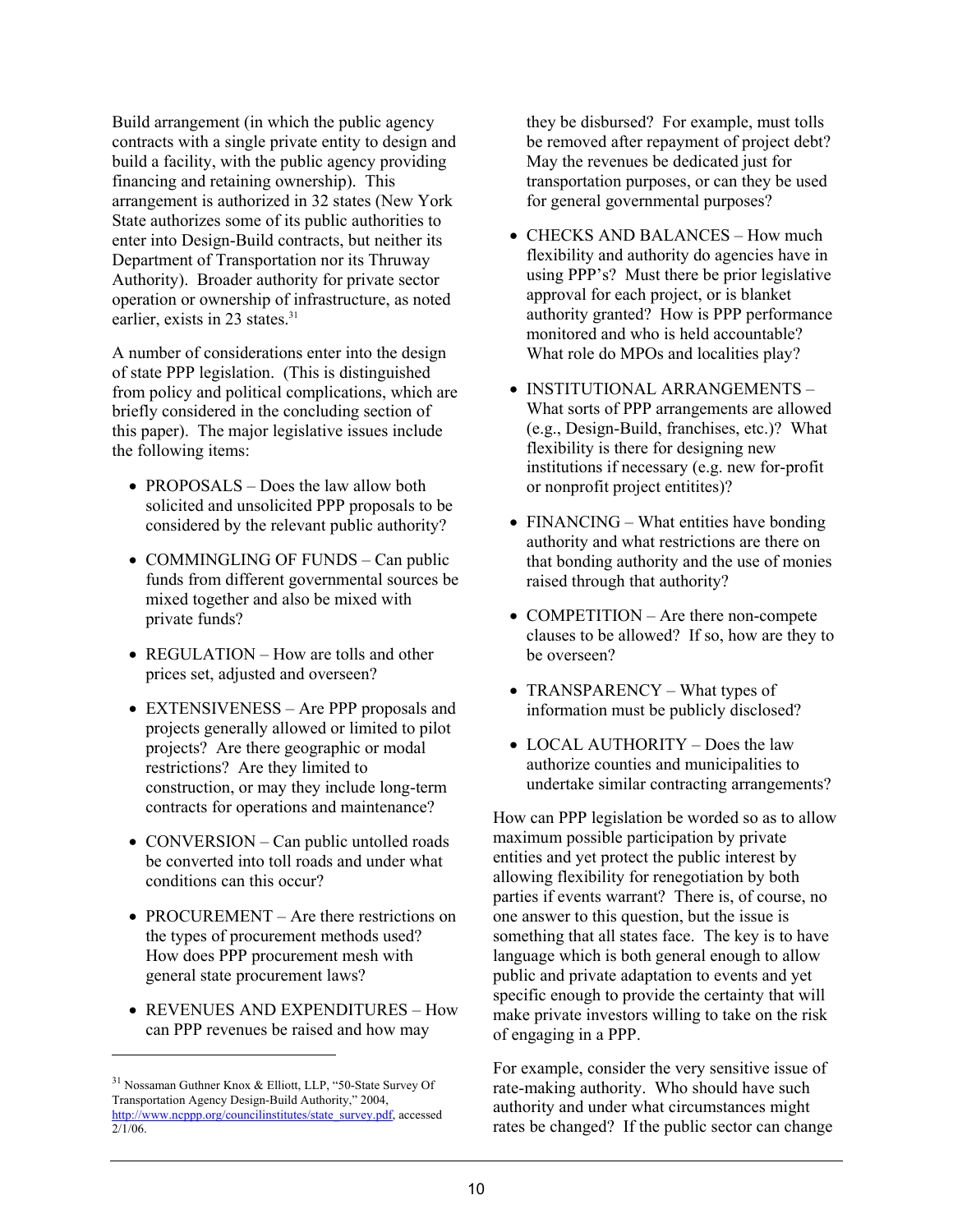tolls at will, obviously private investors will have concerns that their investments will not ultimately be compensated appropriately. A sample provision offered by the FHWA which is meant to address this problem is worded as follows: "Each agreement may authorize the contracting party to impose tolls or user fees for use of the transportation system constructed and/or leased by it to allow a reasonable rate of return on investment." This language allows flexibility for both parties to the contract to negotiate and renegotiate terms but at the same time ensure that there will be a baseline standard of reasonable return on private capital.

Similarly, it can be counterproductive in many cases to rule out any particular source of funding, especially with large projects. Yet the law should allow private investment to be replaced with public money only as appropriate and within limits. Proposed language which states that "the responsible public entity, either directly or through a designated party, may apply for, receive and accept from any federal agency or any other governmental body grants or financial support of whatever nature for any purpose described in this chapter" addresses this issue by keeping such application for public money in the hands of the government. Additional language, such "the responsible public entity may transfer or lend the proceeds of any such grant, or utilize such proceeds available for credit enhancement, to public agencies or contracting parties, on terms and conditions complying with applicable federal and state law" provides flexibility for transferring such money to the private entity on a case-by-case basis.

What about non-compete clauses? These may help attract private capital in some cases, but constrain the government's ability to manage the remainder of the transportation system as it deems appropriate. The following clause attempts to strike the balance between public and private interest: "In a PPP agreement, the responsible public entity may include protection from competition provisions or agree to provide a traffic guarantee to the private entity, provided that it will not unreasonably prohibit the development of essential public transportation systems and facilities."

Of course a paper of this scope can offer only general thoughts on the drafting of enabling legislation. Although relatively limited use of PPP's has been achieved in the U.S., and many states still do not allow it all, nonetheless there are is a wide body of actual legislative language to draw upon. However, the ultimate legal ramifications of one provision or the other is still relatively untested in the sense that few states with authority for PPP's have actually used it to any great extent.

## POLICY CONSIDERATIONS

In addition to the legislative considerations cited above, there are number of other policy and political issues to consider. In particular, there is a difference between an actual gain in resources and a mere transfer or resources from one account to another. Some research on transportation privatization indicates that what are often seen as efficiency gains are really budgetary gains to the public authority which are achieved through losses incurred by other groups.<sup>32</sup> Labor unions often oppose PPP's because of a perception that wages and benefits will be lost to public employees when activities are moved over to private contractors. Any effort to implement PPP legislation in New York State will need to address these concerns directly.

Another consideration that often arises at the state level is how a policy will affect the state's balance of payments to the federal government. Some states have grown adept at gaming their tax systems in order to keep tax revenues within the state and away from the federal government. These states are certainly aware that the use of federal funding, especially tax-exempt bond funding, may reap local revenue gains at the expense of the Federal taxpayer. As a donor state, New York has traditionally been on the short end of such gaming strategies; by pursuing these funding sources itself, New York will at least keep the playing field level.

<sup>&</sup>lt;sup>32</sup> Gomez-Ibanez, Jose A. and John R. Meyer, Going Private: The International Experience with Transport Privatization. The Brookings Institution Washington, D.C., 1993.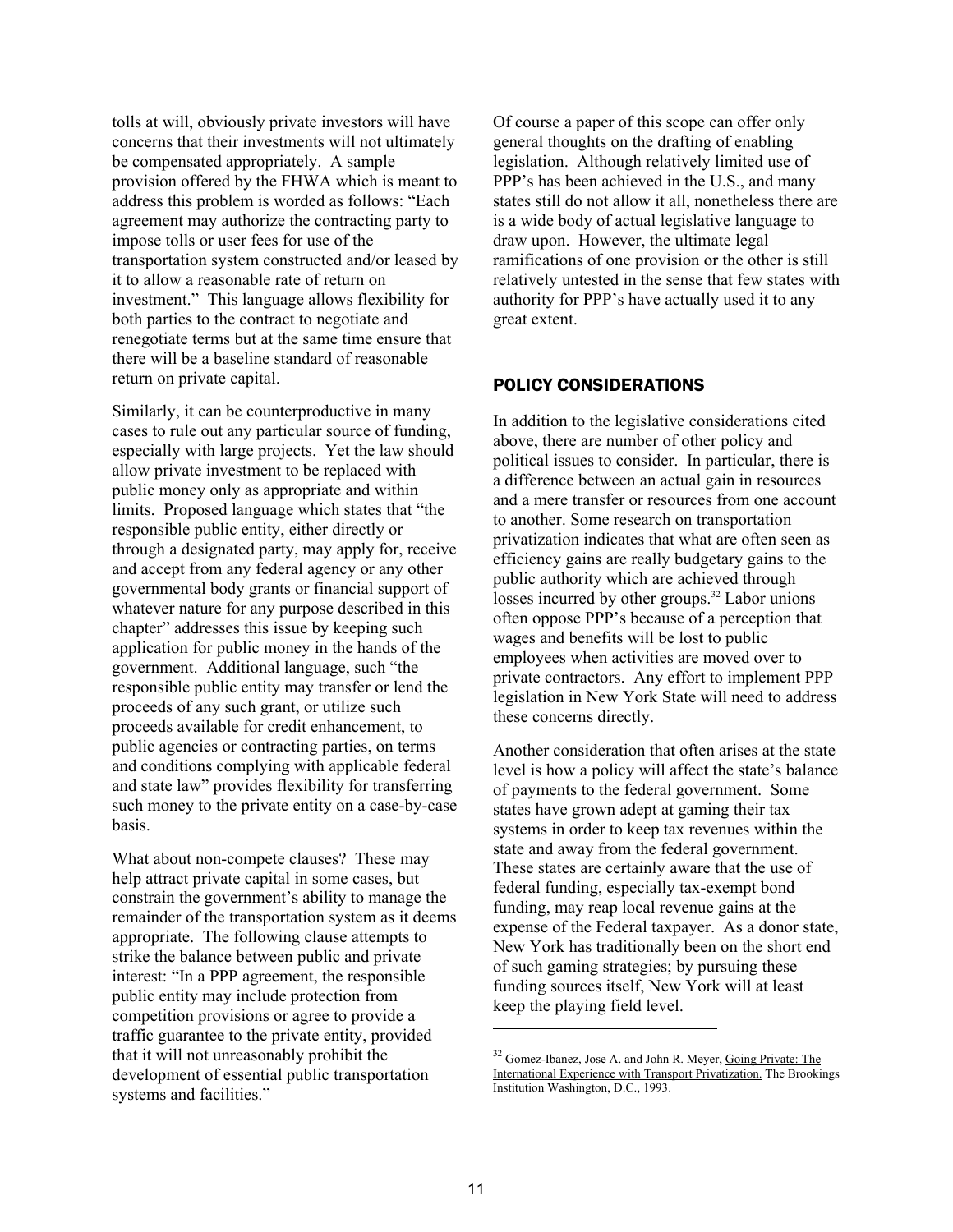Another sort of transfer occurs across time periods when a PPP might be utilized to capitalize future revenue streams from public facilities. The Chicago Skyway is a prime example of this, where the government sold rights to Skyway operations for an immediate lump-sum to a private entity which then was entitled to collect the future revenue streams from those operations. Governments have traditionally had a difficult time estimating and forecasting the true value of their assets, given complex and uncertain future population, economic growth, travel patterns, and cash flows. Selling a public asset below its true value may capture definite windfalls in the near term, but may be seen a regrettable decision over the long run. Such decisions must be made carefully.

Maintenance of the public interest is also a prime concern with any PPP. For any given project, the government must have a clear picture of its public objectives, and must devise contracts that ensure that these objectives will be achieved. This private sector should not be presumed to act in the public interest. Incentives and controls must be in place to align public and private interests in any given project.

Finally, it must be recognized that PPPs are not a cure-all for transportation infrastructure or policy challenges. They are seen as promising not because the private sector is inherently more competent or efficient than government, but because each has distinct strengths, and projects can be managed more effectively if the strengths of each can collaborate at the table. Indeed, successful PPPs – like large, successful

transportation investments of any kind – *require* an engaged and strong public sector.

## **CONCLUSIONS**

This brief review of PPP's at the state level can be summarized as follows:

- Federal law pertaining to the use of PPP's where federal monies are involved has loosened considerably and is less of a constraint to such usage than in prior decades. The primary constraints now exist at the state level.
- Nearly half the states now have explicit legislative authority to enter into transportation PPP's.
- Field experience with PPP's in the United States is still limited.
- If PPP's are to be authorized and utilized, there are many forms that they could take; a wide range of actual legislative language is available to draw upon, but relatively little that has been fully tested legally and operationally.
- For any given form of partnership, one should not assume success or failure, overall gain or overall loss. Each PPP is different and, to some degree, adoption of a PPP will involve a degree of uncertainty. That is not an argument for or against trying such an arrangement, merely a caveat to be kept in mind when considering one.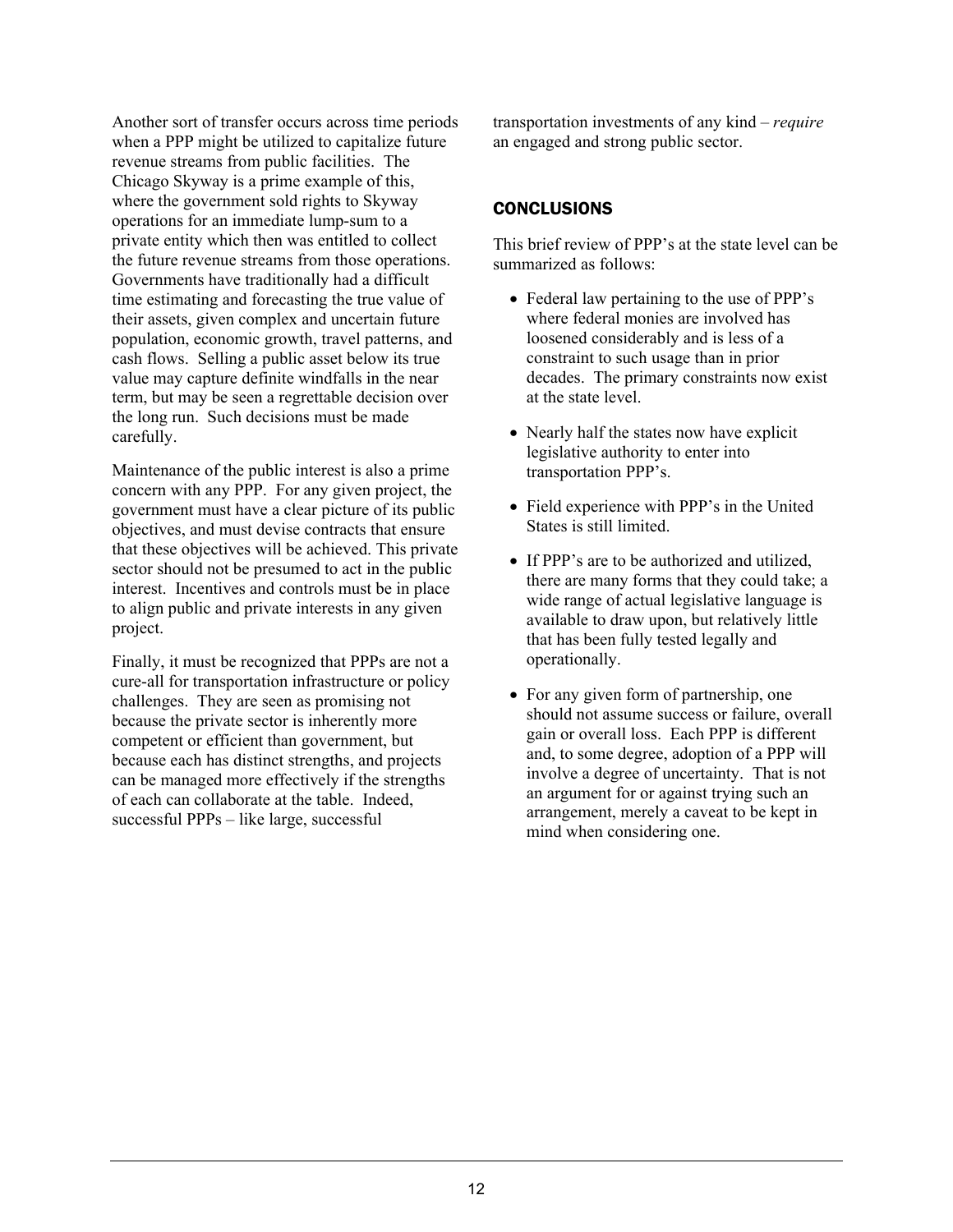# WHERE HAS THIS BEEN IMPLEMENTED?

# Case Studies of Public-Private Partnerships

*Alexis Perrotta, Senior Policy Analyst, Regional Plan Association; and Jonathan Peters, Ph.D., Associate Professor of Finance, College of Staten Island, CUNY* 

# SOME NOTEWORTHY EXAMPLES

Innovative public-private contracting and financing arrangements can take many forms. This paper will examine a number of projects that illustrate the wide variety of different partnership models currently being explored.

## Interborough Rapid Transit: 1904

The original sections of the New York City Subway were constructed from 1899 to 1904 by a public-private partnership. Prior to the development of the subway, the elevated rail lines that ran along major thoroughfares dominated the mass transit system in New York City. While they provided tremendous traffic relief for the surface streets, the noise and filth created by steam locomotive power as well as the negative impact on street life and air quality made the El a mixed blessing in the community. While the El system was for the most part constructed using private capital, the cost of subway construction was prohibitive for the private sector.

To overcome this hurdle, the city devised an innovative financing scheme. The subway would be constructed with the city providing the rightof-way as well as \$35,000,000 in construction money and an additional \$2,750,000 for stations and property acquisition. In 1899, New York City bid out the first four contracts to construct segments of the initial subway system. The initial public investment was followed up by a 50-year private sector lease to operate and maintain the system. The private firm that had won the contract to build the first sections created a new operating arm called the Interborough Rapid Transit Company (IRT) in 1902. The IRT paid the city an annual lease payment "equal to the city's annual interest on its construction bonds, plus as much as

one percent of the total value of the city's bonds."33 The contact specified performance objectives for the system, including speed of trains, hours of service, station heating and lighting, station cleanliness and provision of toilets. It also allowed a premium fare for first class travel services. The basic fare was capped at 5 cents for the life of the contract (50 years).

The IRT program can be viewed as a great success. The project provided needed infrastructure quickly and ran effectively with a private lessee as the operator for 35 years. During the 1910s, 20s and 30s, a debate raged in as to whether municipal ownership or private lessee was the best arrangement for transit operation. This discussion continued as a planned expansion contract was issued in 1913. The new Dual Contracts allowed the IRT and its competitor, the Brooklyn-Manhattan Transit Company (BMT), to expand their networks under a public-private partnership with the City contributing \$200 million dollars, the IRT contributing \$105 million dollars and the BMT \$61 million dollars.

The IRT contract was not without trouble. In the period after World War I, the United States experienced strong inflation that increased the costs of operations for the IRT, however, the fixed 5-cent fare contract restriction did not allow the IRT to increase its revenue. Local politicians were resistant to raise fares due to the political backlash expected, so the IRT's financial position continued to deteriorate through the 1930s.<sup>34</sup>

By 1932, the IRT's revenue/cost situation had driven it into receivership. The court-appointed

<sup>33</sup> William D. Middleton, *Metropolitan Railways – Rapid Transit in America*, Indiana University Press (January 2003), p. 64.

<sup>34</sup> Brian J. Cudahy, *A Century of Subways – Celebrating 100 Years of New York's Underground Railways*, Fordham University Press, (October 2003).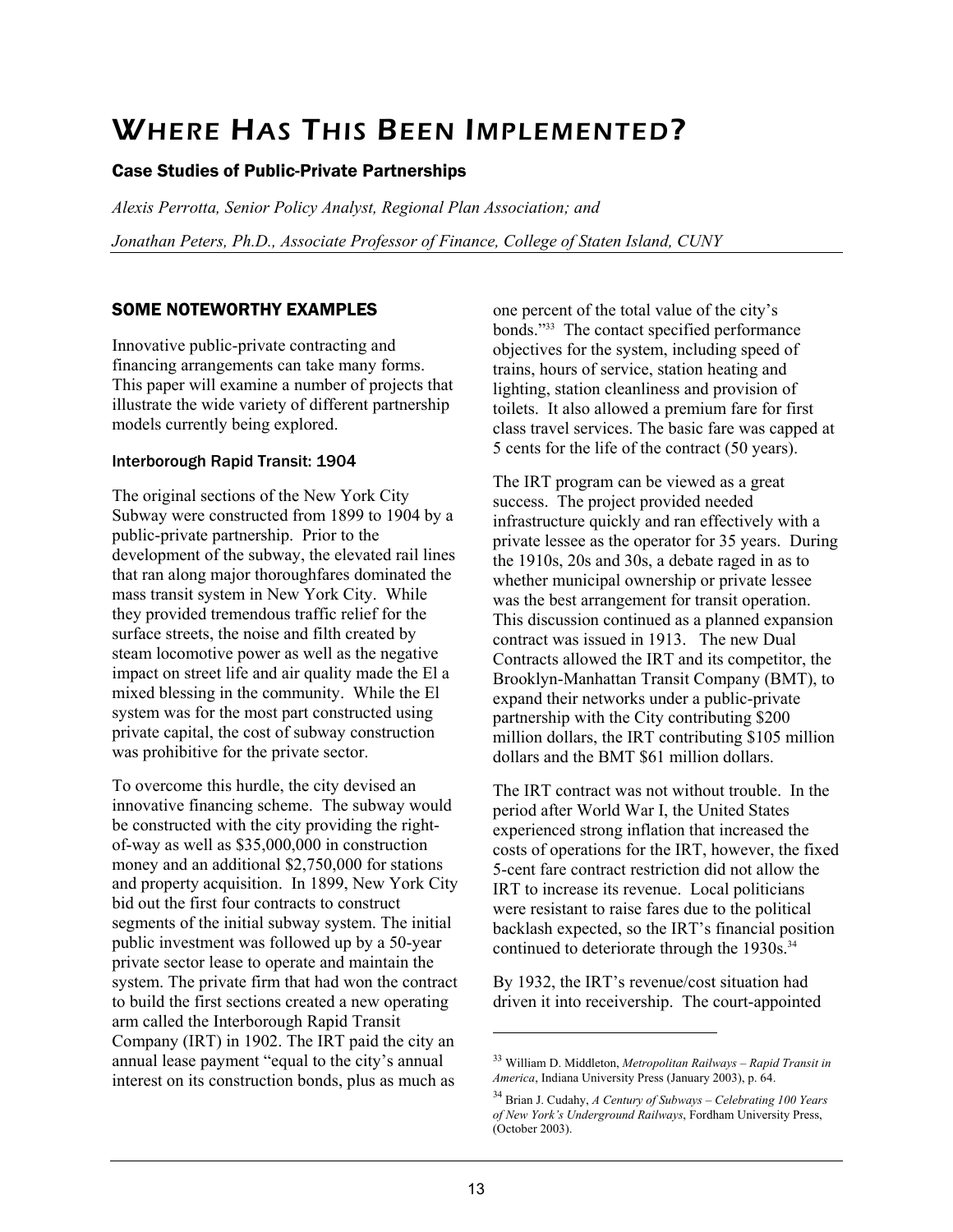receiver entered into negotiations to sell the system back to the City of New York. In 1940, the city reached an agreement to buy out the IRT for \$146 million and merged the former IRT with the BMT and the existing municipal subway (the IND) to form a single publicly owned system.35

The experience of the IRT offers some interesting lessons for the design of current PPP contracts. Profitability and revenue growth are key components of the value of a project receiving private financing. The IRT program, coupled with the city's land use policies, promoted the expansion of the urban region in New York City and provided the IRT with additional ridership that increased the revenue stream over time. But revenue and ridership growth was not enough to assure long-term success, as the lack of a fare adjustment mechanism left the contract's fiscal viability vulnerable to inflationary pressures and populist sentiment. There was no mechanism to determine when it was appropriate and justified to alter the 5 cent fare. Lacking this mechanism, the private entity was unable to shoulder the system's debt and operational costs and was eventually driven out of business due to extensive losses.

## Spain's Toll Roads

Spain has a long history of road franchising. This history is based upon the Roman law that is the foundation of the Spanish legal system. In Roman law, there is a sharp distinction between the public sector and the private or household sector. The concept of a public authority is generally frowned upon in the Spanish courts. The result is that Spanish toll roads are built and operated by private firms under a franchise agreement.

These franchise agreements contain specific performance parameters. Their general rules of operation include requirements for financing of the project, toll rate approval and a process for contract termination.

The bidding terms set up in the contract also generally specify some financial requirements such us the minimum percentage of capital over total investment at the beginning of the concession.

It is also important to note that Spanish law also limits the duration of concessions:

1) Concessions for construction and operation of public works may not exceed 40 years in general, with an absolute limit of 60 years.

2) Concessions to operate existing public works may not exceed 15 years in general, with an absolute limit of 25 years. $37$ 

The concession regulations also provide an expiration process and a requirement of the return of the facility in "a proper state of conservation and use, as well as the assets and installations required for its operation according to the terms established in the contract."38

It is interesting to note that Cintra Concessiones de Infraestructuras de Transporte, S.A, a major firm currently involved in toll road privatization in the United States, with part ownership in the Chicago Skyway, has its roots in the Spanish toll road system. Cintra currently operates 17 toll roads worldwide with 8 in Spain and 4 in Chile.

## Route 91 in Orange County, California: 1995

This project expanded an existing freeway in Southern California, stretching from job centers in Los Angeles and Orange Counties to the rapidly growing suburbs in Riverside County. The route was congested during peak hours due to rapid growth in the number of long-distance commuters in the corridor. In 1995, a private firm won a contract to build four High Occupancy Toll (HOT) lanes along ten miles of the existing

(Toll in year before)(1+ Inflation - *X*)

where *X* depends on the ratio between real and expected traffic.

-

The Spanish toll road concessions generally include a toll rate setting mechanism. The toll fixed by the contract is a maximum toll. In other words, the concessionaire cannot set tolls higher than this fixed toll, but it can set a lower price. In most cases, the contracts establish the way in which tolls may be changed each year.<sup>36</sup>

<sup>&</sup>lt;sup>36</sup> The formula that is generally used is:

 $37$  Ley reguladora del contrato de concesion de obras publicas (ley 13/2003, 23 de Mayo). - Madrid, Minist. de Fomento, 2003 p. 116. 38 Ibid., p. 116.

<sup>35</sup> Ibid., p. 53.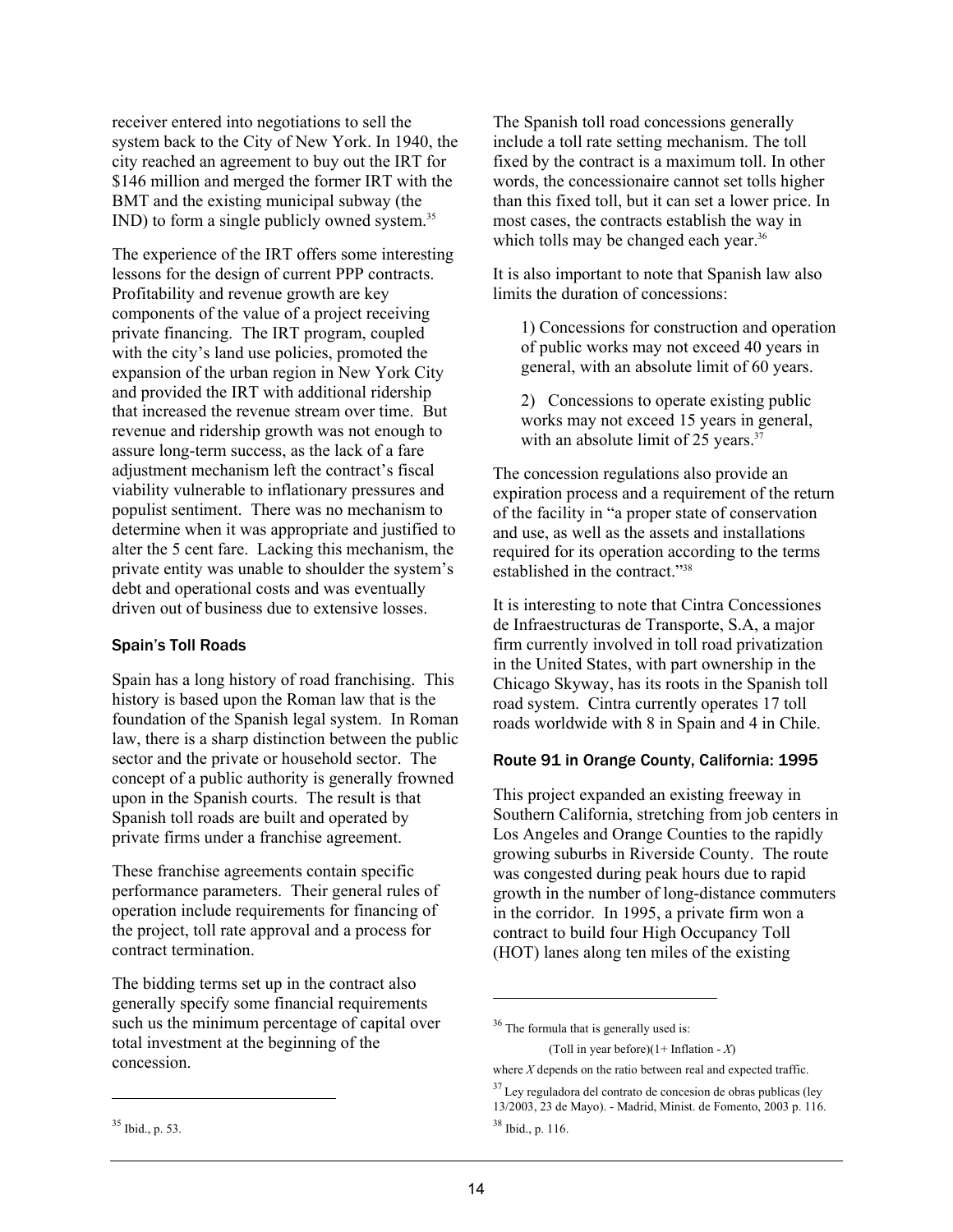freeway.39 As part of the concession agreement, the firm transferred ownership of the facility to the state upon its completion, and then leased the HOT lanes back from the state for \$126 million to operate and maintain it for a period of 35 years. The toll prices in the HOT lanes varied by time of day, and were adjusted periodically to ensure that the new lanes did not become routinely congested.

The contract included a controversial noncompete clause precluding the state DOT from making any improvements over a 30-mile stretch of State Route 91, or building or expanding any competing facilities. Public pressure forced the state to make improvements on other SR 91 lanes. To do so, the state had to buy back the HOT lane for \$208 million in 2003. The HOT lane itself has been a success, with steadily increasing traffic volume and revenue, while reducing congestion on the parallel free lanes.

## The Hudson Bergen Light Rail: 2000

The Hudson Bergen Light Rail is owned by New Jersey Transit and operated under a Design-Build-Operate-Maintain (DBOM) contract with Washington Group International. The 21<sup>st</sup> Century Rail Corporation (70% owned by Washington Group International and 30% owned by Kinkisharyo International) operates the system and provides all fleet maintenance. Under the terms of the DBOM agreement, the contracting consortium had to deliver a fleet of vehicles, build all of the system infrastructure, and provide vehicle maintenance and operations for a period of 15 years, for a fixed price of \$1.1 billion.

The first 9.5 miles of this system opened in April 2000 (one month late) and the system will be expanded to 20.6 miles at project completion. It currently handles 21,050 passengers a day. At the end of the contract, in 2015, the system will be handed over to New Jersey Transit.

Under conventional approaches, contractors seek to build a system meeting a given set of design criteria at the lowest construction cost. DBOM

l

contracts provide a different set of incentives: by linking design, construction, and operations, these contracts encourage a contractor to fully consider operating and maintenance costs in the initial design of a system, and to weigh the long-term value of potential technological innovations against their costs. But the specific structure of the contract is important in determining whether the vendor weighs capital and operating costs the same way that a public sector operator might. A system with a relatively short contracting period might free a contractor to disregard long-term maintenance costs, leading to a design that is unnecessarily capital intensive. There are concerns that this may have been the case in the design of the Hudson Bergen Light Rail project.

Bonus clauses and other performance incentives must also be designed carefully. 21<sup>st</sup> Century Rail's contract provides a bonus if more than 96% of trains arrive on schedule. This clause has resulted in some complaints that train operators skipping stops and discharging passengers to put the trains back on schedule to help earn the  $h$ onus.<sup>40</sup>

## City Streets, Washington, DC: 2000 to 2005

In 2000, a five year, \$70 million asset management contract was awarded to a private firm to maintain most of the major streets in Washington, DC. This was considered the first urban application of street maintenance outsourcing to the private sector. It was also a groundbreaking contract because it was performance-based. Instead of a list of tasks or resources to consume, the private firm was given a list of achievements to accomplish. The private firm was responsible for maintaining city streets and crossings, barriers, and signs, along with roadside features (curbs, gutters, retaining walls, vegetation, and guardrails, among others). In addition, the private firm was responsible for snow and ice control. The contract specified that the private firm should use innovative methods and procedures. It was also the first time that the Federal Highway Administration partnered directly with a city government to preserve its

 $\overline{a}$ 

<sup>&</sup>lt;sup>39</sup> HOT lanes are like the more familiar High Occupancy Vehicle lanes (or "carpool lanes"), except that vehicles with a single occupant may use them if they pay a toll. This project was unique in that it provided drivers with a choice: they can continue to use the existing freeway for free, or carpool or pay a toll and access the new facility.

<sup>40</sup> See the story in the September 26, 2004 Newark Star Ledger on this point. http://www.phillyburbs.com/pb-dyn/news/104-09262004- 372330.html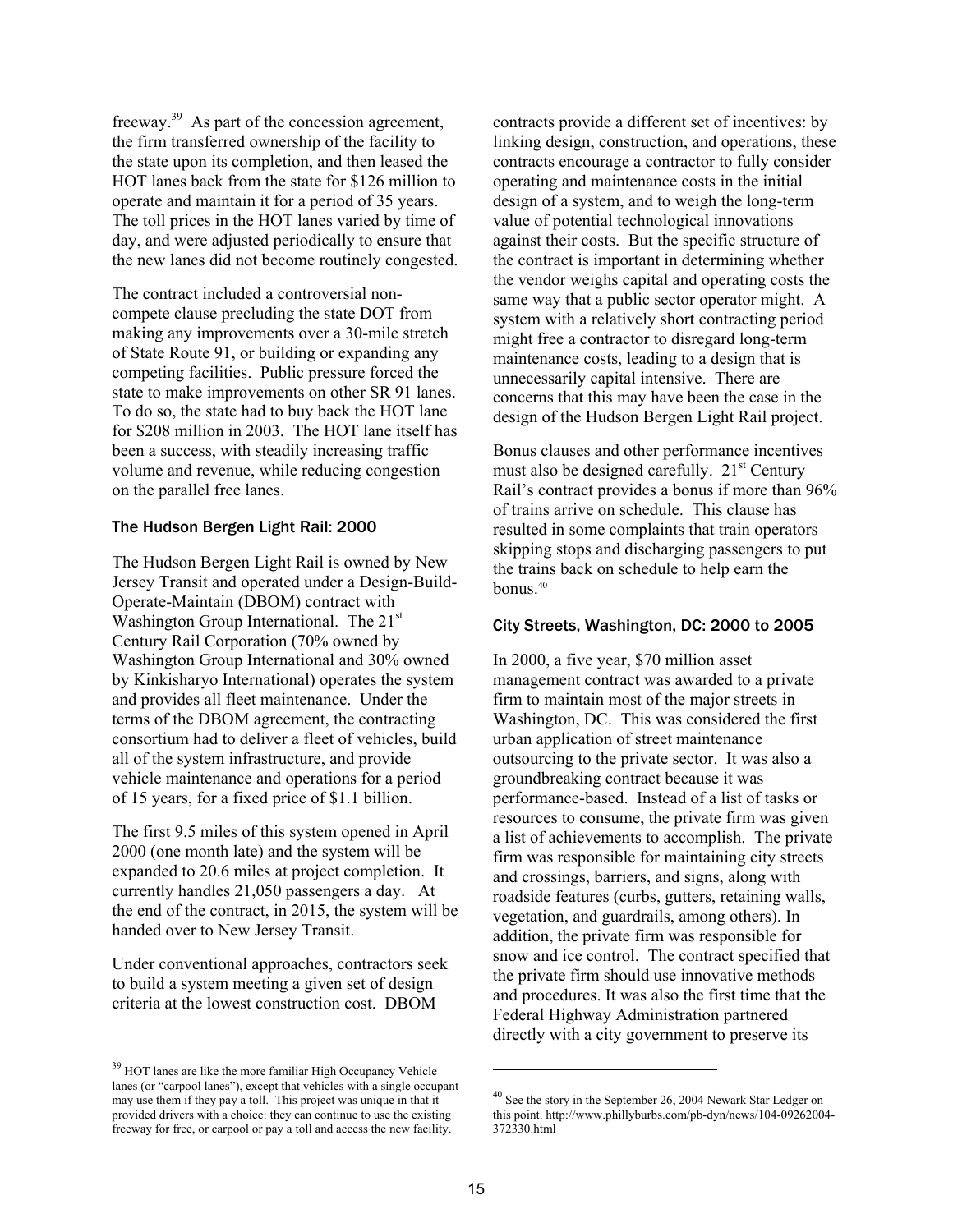highway infrastructure. For all these reasons, the contact was considered "experimental."41

The contract appeared to work well. The performance measures were consistently met by the private firm, even during the first year of the contract. Public feedback was very good: there were fewer pothole complaints, and fewer negative phone calls to the DC Department of Transportation overall. The press also noted the speed with which infrastructure was repaired and maintained. The private firm lived up to its charge to use innovative technologies, most notably by using a mobile spray pothole patcher. Overall this project was an example of the importance of how work is measured. Rather than counting jobs or resources, the contract specified results such as smooth pavement and snow removal<sup>42</sup>

## S. Carolina's "27 in 7" Initiative: 2000-2007

Faced with limited revenues but rapid population and economic growth, South Carolina devised an innovative approach to accelerate and reduce the costs of its transportation infrastructure development. Its strategy, "27 in 7 Peak Performance," aims to complete in just seven years a backlog of nearly 200 projects that would ordinarily have taken 27 years to complete.

This initiative relies primarily on public financing. A new "State Infrastructure Bank" was capitalized by a one-time infusion from the General Fund, plus ongoing contributions from the state's gasoline tax and truck registration fees. The state is using revenue bonds backed by the infrastructure bank as well as other innovative financing strategies to generate \$5.3 billion of investment capital for seven years of accelerated project development. The program includes several major projects, including the 2.5-mile

Cooper River Bridge replacement, and the 16 mile Southern Connector.<sup>43</sup>

Ordinarily, a state would not have the administrative resources to nearly quadruple its project implementation capabilities. One innovative element of the "27 in 7" program has been the hiring of two private construction and resource management firms (Fluor Daniel in the western part of the state and Parsons Brinckerhoff in the eastern part). These firms are responsible for overseeing efficient and effective financial management and project design and construction activities. Their contracts include performance incentives related to innovation, schedule, cost control and customer satisfaction. The state DOT estimates that its resulting cost savings are enough to pay for cost of these private contracts. This initiative is the first construction and resource management partnership of this magnitude in the United States<sup>44</sup>

#### Pocahontas Parkway / I-895 in Virginia: 2002

The Pocahontas Parkway project was in the Virginia state plan, as an un-tolled road, as early as 1983. Preliminary design and engineering was completed using federal funds by the time an innovative financing solution was found to get the road built. In the end, the Parkway was built with a partnership of a private construction firm, the state DOT, and a nonprofit corporation. The nonprofit firm issued toll revenue bonds to initially finance the project. The private firm entered into a design-build agreement with the state in 1997 and built the 8.8 mile, 4-lane new toll road. Construction was completed in 2002. Under the terms of its 30-year operating agreement, the nonprofit then began imposing and collecting tolls. The state is responsible for maintaining and providing law enforcement for the road. The agreement allowed for the state to assist the nonprofit with operating expenses until toll revenue became sufficient, with the nonprofit corporation reimbursing the state for those and

l

<sup>41</sup> James B. Sorenson and Edward A. Sheldahl. "Performance-Based Contract Brings Innovation and Revitalization to DC Streets." Pavement Preservation Compendium.

http://www.fhwa.dot.gov/pavement/preservation/ppc0305.cfm

<sup>42</sup> Federal Highway Administration, "DC Streets: An Innovative Partnership for Better Roads" *Focus* newsletter, July/August 2000, http://www.tfhrc.gov/focus/julaug00/dcstreets.htm; and Tom Kuennen, "The Pothole Patching Playbook," *Better Roads*, Feb. 2004. http://www.betterroads.com/articles/feb04e.htm.

<sup>43</sup> Federal Highway Administration, *Innovative Finance Primer*, April 2002, p. 45,

<sup>.</sup>http://www.fhwa.dot.gov/innovativefinance/ifp/index.htm.

<sup>44</sup> Federal Highway Administration, "PPP Case Studies: 27 in 7" Web document: http://www.fhwa.dot.gov/ppp/27\_7.htm, accessed 27 Feb., 2006.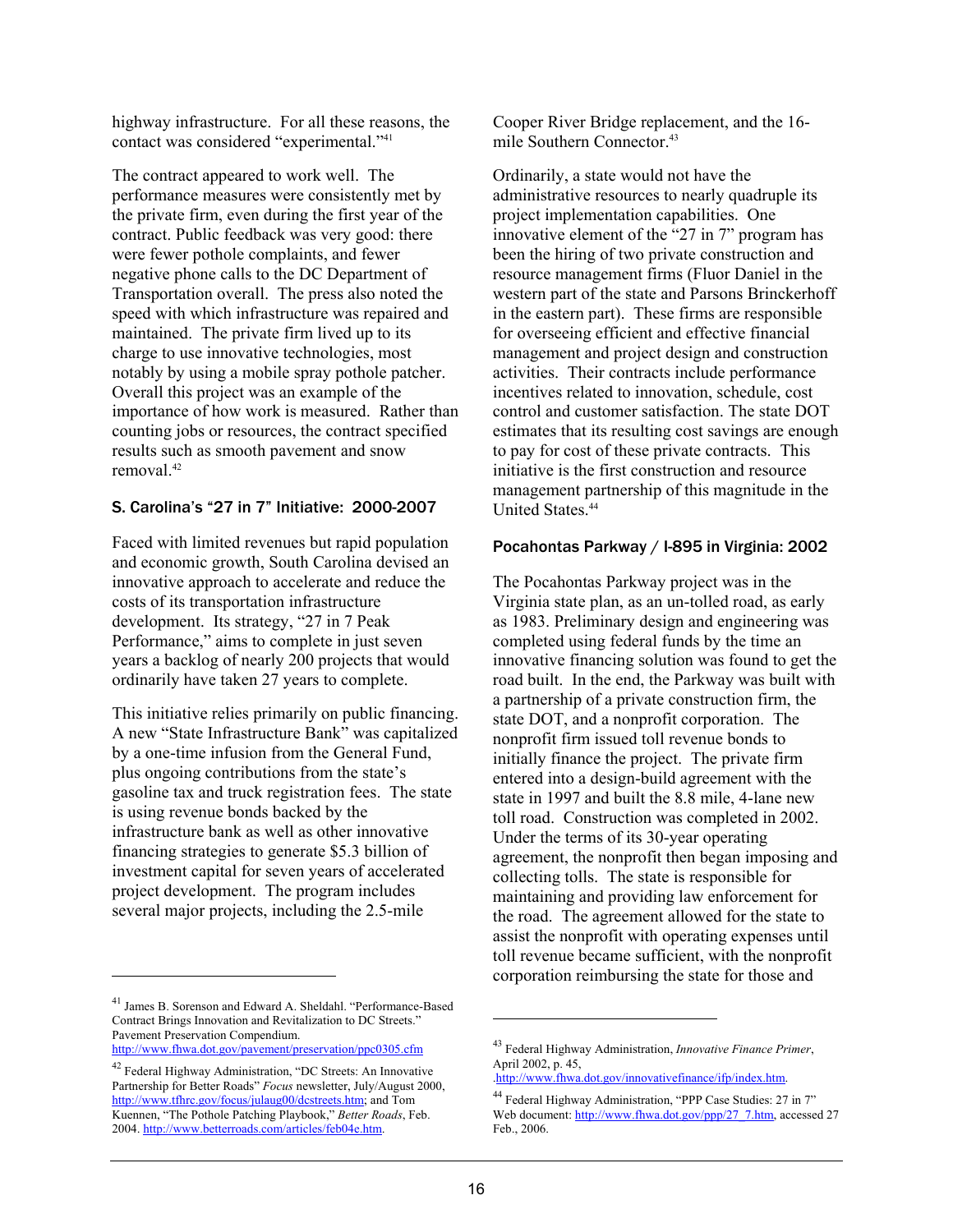maintenance expenses from toll revenue in the future $45$ 

To finance the road, the nonprofit corporation issued \$354 million in tax exempt toll revenue bonds. The nonprofit corporation is known as a 63-20, a type of corporation specifically enabled, under IRS code, to issue tax-exempt debt on behalf of private project developers. The Pocahontas Parkway was the second transportation project in the U.S. to be financed using this mechanism. The regulations of 63-20 corporations allow for specific public private partnerships and include certain protections for the public sector. The public sector, for example, must own the asset outright after bonds are paid. The project was also innovative in that it was the first implemented under Virginia's 1995 Public-Private Transportation Act.

Once open for business, the road did not reach projected traffic levels. In 2002, bond ratings were lowered to negative and below investment grade. It appeared that toll revenue would be insufficient to pay off outstanding bonds. Since then, tolls have been increased from \$1.50 to \$2.25. The state is now negotiating to sell a longterm concession on the road to a private conglomerate. It had previously negotiated the exclusive right to investigate the feasibility of acquiring the Parkway from the nonprofit and the state.<sup>46</sup>

While this project has been a success in terms of its successful completion, it also illustrates the risks that may be encountered by projects that issue bonds backed by projected toll revenues. Even when there is a political consensus that a highway improvement should be a regional priority, projects may not always be self-financing though toll revenues. Traffic counts on new toll facilities often fall short of projected levels, either because economic forecasts turn out to be too optimistic, or because planners overestimate how

1

much value drivers place on the time they could save by using the new facility. Because of the uncertainties of toll revenues (as opposed to more reliable sources of revenue, such as a dedicated regional gasoline tax), the bonding costs for these projects can be much higher.

## Chicago Skyway, Illinois: 2005

The City of Chicago in January 2005 leased the operations and maintenance of the Chicago Skyway (part of I-90) to a joint venture of the Spanish toll road operator, Cintra Concessiones de Infraestructuras de Transporte, S.A and the Australian firm of Macquarie Infrastructure Group for 1.83 billion dollars.

The toll road operator is entitled to collect and retain all of the tolls on the facility for a period of 99 years. There is no expressed limit on the Concessionaire's rate of return. The operator is responsible for maintaining the road and meeting detailed operating standards established under its contract with the City of Chicago. The City also retained the right to investigate and audit the compliance of the concessionaire.

Toll rates were established in the contract with tolls through 2017 governed by a specific schedule (under which the auto will increase from \$2.50 in 2005 to \$5.00 in 2017).<sup>47</sup> After 2017, tolls increases are established each year based upon the greatest of the three following methods:

- 1) A minimum guaranteed 2% increase.
- 2) An increase is equal to the rate of increase in the Consumer Price Index (CPI).<sup>48</sup>
- 3) An increase equal to the rate of increase in the nominal Gross Domestic Product (GDP) per capita.49

<sup>45</sup> US GAO, "Highways and Transit: Private Sector Sponsorship of and Investment in Major Projects Has Been Limited," Report to Congressional Requesters, GAO-04-419 (Washington, DC: US GAO, March 2004), pp. 49-52.

<sup>46</sup> Margaret Edds. "A lesson in higher ed from New Zealand." *The Virginian-Pilot*. 11 February 2006. Sylvia A. Smith. "Privately built roads often fail to keep promises." *Journal Gazette* and fortwayne.com. 23 January 2006.

<sup>47</sup> If inflation during this period is in the range of 2.5-3.5%, then the real increase in toll rates will be 32-49%.

<sup>48</sup> Over the past 20 years, this has averaged 3.1%, and has ranged between 1.6% and 5.4% (authors' calculations, based on data from the U.S. Bureau of Labor Statistics).

 $49$  Over the past 20 years, this has averaged 4.5%, and has ranged between 2.0% and 6.7% (authors' calculations, based on data from the U.S. Bureau of the Census and the U.S. Bureau of Economic Analysis).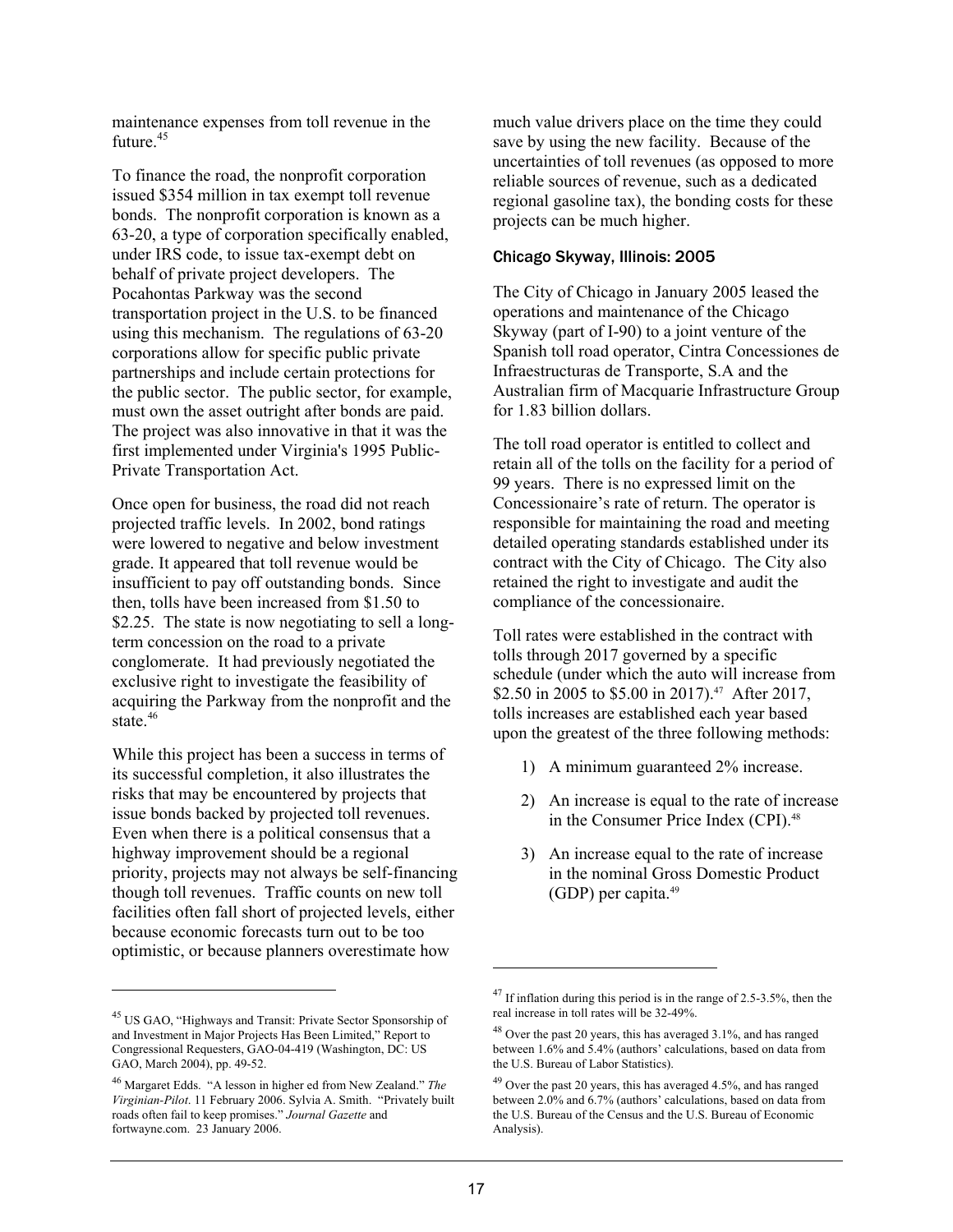This contract gives very strong protection to the operator. Its methodology gives the toll authority a 2% increase no matter what, a CPI-based increase to cover any inflation costs, or a GDP per capita-based increase to take advantage of periods of strong growth. It potentially puts the public at risk of sharply increasing tolls, especially if high rates of economic growth are not matched by increasing wage rates among the middle and lower income groups.

The City of Chicago retains the right to improve parallel routes that compete with the Skyway. The City also retained the right to install billboards and utilities along the roadway.

Ten years prior to the end of the contract term, the Concessionaire must provide a letter of credit in an amount equal to the highest gross revenues received in the prior 10 years. This will help ensure that Concessionaire continues to maintain the Skyway in an appropriate manner prior to its return to the City at the end of the 99-year lease.

#### Indiana Toll Road: 2006

The State of Indiana is now negotiating the details of a lease of the Indiana Toll Road, which connects to the Chicago Skyway. Details are not yet public, but it seems to be the same type of long-term concession on an existing toll road. The Indiana Toll Road is 157 miles long and the winning bid for the lease was reportedly \$3.85 billion for a  $75$ -year lease.<sup>50</sup> The Indiana state legislature is now considering the lease.

## State Route 125 in San Diego, California: 2006

On the southern section of S.R. 125, about 10 miles of toll road are being constructed by a private firm that will operate the road and collect tolls under a 35 year contract. Technically, the private consortium is under a franchise with the state while it builds and privately finances the highway. It then transfers ownership back to the state and leases it back under a concessionaire agreement. The agreement allows the private firm to earn a maximum of 18.5% on its total investment with incentives built in for improved levels of service. Essentially, the private firm is

l

allowed to earn higher profits if it increases vehicle occupancy on the toll road. The road is expected to open in late 2006. Private involvement is being credited with moving the project to completion quickly.

<sup>50</sup> Patrick Guinane, "Lease bid is \$3.85 billion," *The Times of Northwest Indiana*, (January 24, 2006).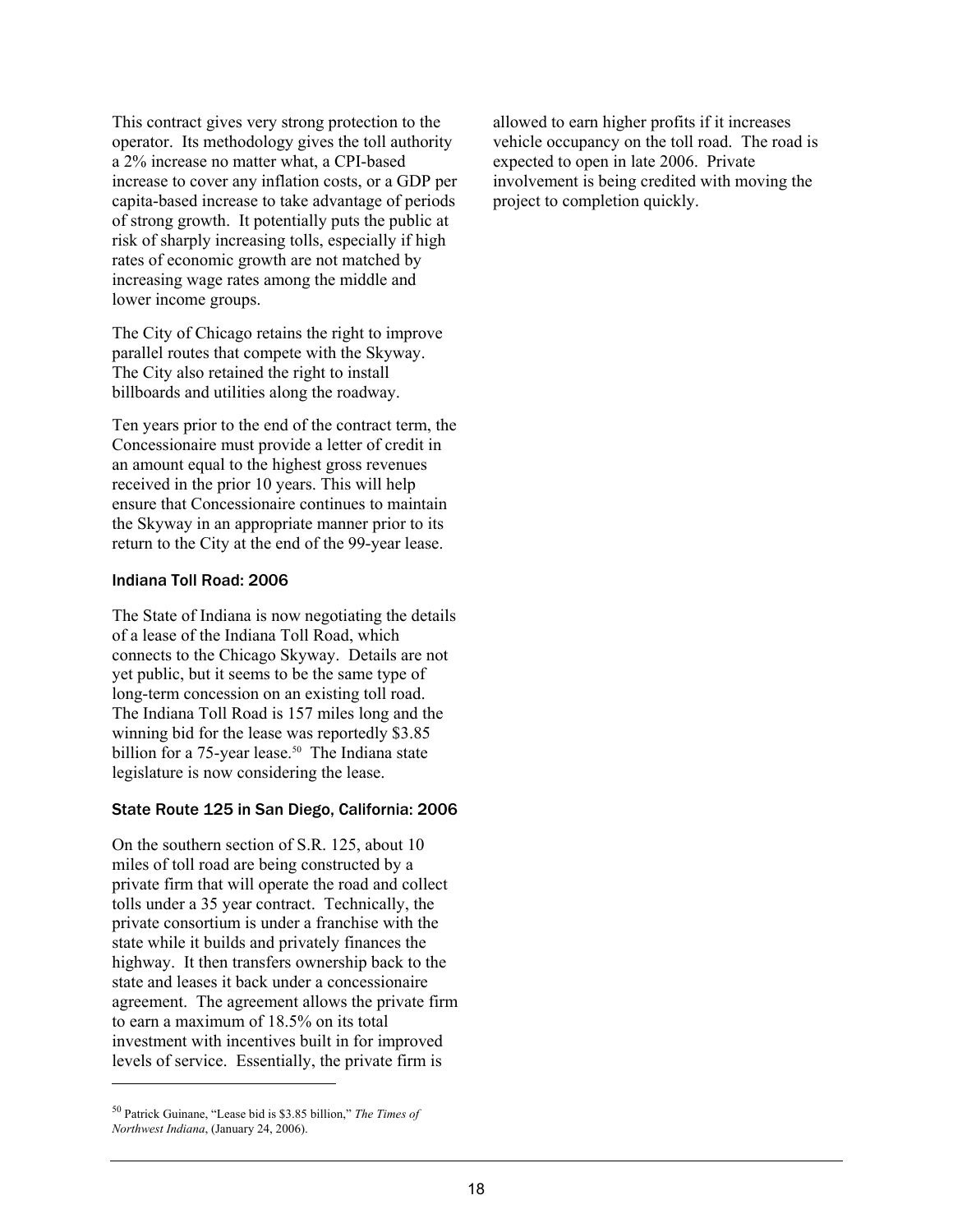# WHAT ARE THE BEST PRACTICES?

# Well-Designed Legislation and Agreements Help Ensure Successful Projects

*Jonathan Peters, Ph.D., Associate Professor of Finance, College of Staten Island, CUNY; and Alexis Perrotta, Senior Policy Analyst, Regional Plan Association* 

# INTRODUCTION

As public private partnerships become more common, more self-supporting projects will be developed and users will more often directly pay for those facilities they use. In a sense, this is a return to the road financing methods that were the norm in the US from the 1650s until the 1920s. Many facilities were constructed based upon the desire of local users to fund needed infrastructure out of local tolls or user fees. Then and now, private financing focuses resources on the most profitable enterprises and avoids capital projects that have limited or no value to the user.

Public-private partnerships (PPPs) represent an alternative to traditional state financing and contracting arrangements, and they present an opportunity for the state to leverage its available capital dollars to produce a greater investment.

PPPs should be approached with a clear understanding of their potential problems as well as a firm commitment to apply the tools that have been developed over time to address these problems. The involvement of the private sector in traditionally public sector transportation projects should be done with a careful sense of purpose. The overriding goal of the state should continue to be to produce public transportation projects that have the highest social and economic benefit at the lowest possible costs. Welldesigned strategies can help public-private partnerships to avoid these pitfalls and be successfully implemented.

Most of the following examples are most directly applicable to highway privatization, but many of their lessons are applicable to a variety of partnerships, including private participation in transit projects and more traditional contracting relationships. Where possible, examples other than highway privatization have been provided.

# UNDERLYING POLICY CONCERNS<sup>51</sup>

Regardless of the type of partnership, there are two key underlying policy concerns that must be addressed when contemplating a PPP – how to ensure public goals are met and delineating who bears the risk. In terms of public goals, transportation is focused on gains for the public good – mobility, overall system efficiency, reliability, safety, and equitability – that may not always be addressed effectively by private interests seeking a return on investment. Indeed, a U.S. GAO report assessing several major PPPs around the country noted the following experiences by states:

- Relinquishment of state control over toll rates; and,
- Reduced ability by states to carry out infrastructure improvements on public roadways.<sup>52</sup>

Other key trade-offs included:

- Increased costs associated with acquiring right-of-way or with establishment of new public institutions to accommodate the private consortia;
- Increased risk exposure when states are liable for the cost if the private partners encounter financial difficulties or if revenue forecasts turn out to have been overestimated.<sup>53</sup>

This last point is of particular concern. Who bears the risk inherent with infrastructure investments is

 $\overline{a}$ 

<sup>51</sup> The text for this section was written by Allison L. C. de Cerreño.

<sup>52</sup> US GAO, "Highways and Transit: Private Sector Sponsorship of and Investment in Major Projects Has Been Limited," Report to Congressional Requesters, GAO-04-419 (Washington, DC: USGAO, March 2004), pp. 15-19.

 $53$  Ibid.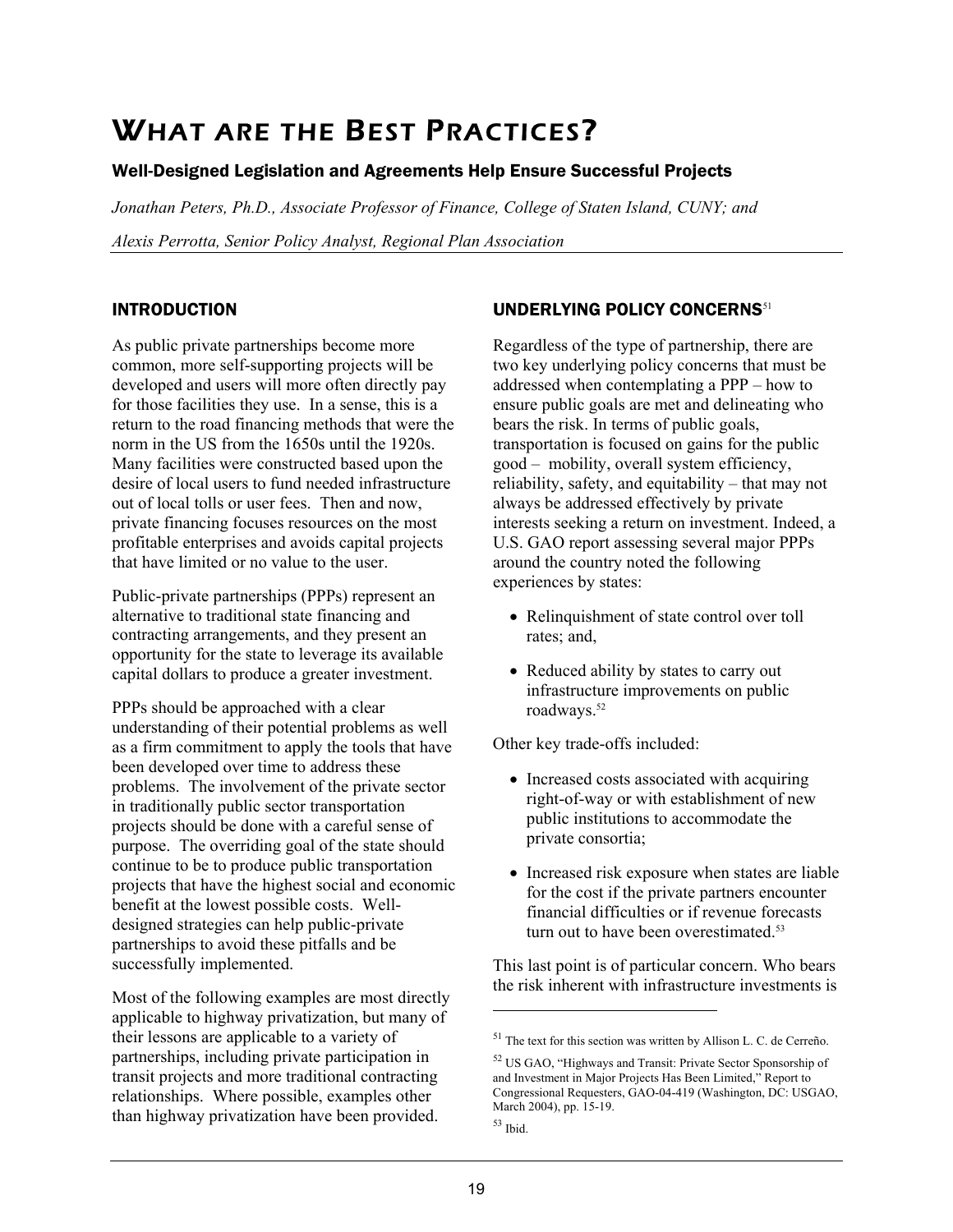often a key determinant not only with respect to what type of partnership is agreed upon (since) each accords different levels of risk to the public or private sector), but also in whether a project is pursued at all. It is here that certain legislation and/or innovative financing can be of particular help by helping to reduce risk for private sector in appropriate ways, while ensuring that the public gets a good value for its investment.

## PARTNERSHIPS IN FINANCING: HOW MUCH REVENUE CAN BE GENERATED?

State and local governments are increasingly looking toward PPPs as a new opportunity for revenue generation. In these cases, it is important to understand what motivates the private sector's interest in these enterprises. In a panel discussion of road privatization at the 2006 Transportation Research Board Meeting,<sup>54</sup> five main factors that determine private sector interest as well as the amount to bid for a franchise were discussed:

- 1) *Asset Life Cycle* What is the condition of the asset presently and what future investment will be required in the course of the lease?
- 2) *Toll Setting Mechanism* Is the toll escalation system known and determined by the contract?
- 3) *Land Use Forecast* What is the projected land use for the area served by the road and is the process of transformation already underway?
- 4) *Competition* What is the existing competition and potential future competition for the road? Does that competition present a threat to the revenue from the road?
- 5) *Location of Road* Is there a stable base of existing local road users? Is there strong fundamental local demand for road?

These factors in turn reduce to the following financial parameters that determine the majority of the value of the contract:

1

- 1) The flows of cash that are generated by the enterprise.
- 2) The length of these cash flows, as determined by the length of the contract.
- 3) Risk: the uncertainty of these cash flows.

Altering these parameters and/or specifying them in the contract increases or decreases the cash value of the franchise. These contract specifications determine the impact of the franchise on the community at large.

# BEST PRACTICES

Since ISTEA began opening the door to an increased role for the private sector, states have learned about how to implement effective PPPs by observing one another's innovations, successes, and failures. Below is a list of some of the key policy and political pitfalls that can bedevil PPPs, along with the policy strategies that can be used to avoid them.

## Toll increases may be unpopular, inefficient, or inequitable

Designing the contract for the private operation of transportation infrastructure can involve complex contract management issues. The conditions that produce the most viable PPP projects are limited competition from other forms of travel and strong demand. These same conditions also produce monopoly power. Left uncontrolled, it can be expected that the contractor will utilize its monopoly power to maximize profits. Without proper rate regulation or price control the private sector's potential monopoly power can compromise the social good.

At the same time, a private firm may not consider the network effects or full negative externalities of its road pricing. For example, its toll schedule may increase its profits while moving some traffic on to local roads. This may cost the public DOT and localities more in the long run because of congestion and damage done by trucks to local roads. Private firms may not be concerned with encouraging more efficient behavior, such as carpooling, or how tolling schemes affect

<sup>&</sup>lt;sup>54</sup> Seeking Private Equity in Highway Projects: Are You Ready? TRB Annual Meeting Session 367. Monday, January 23, 2006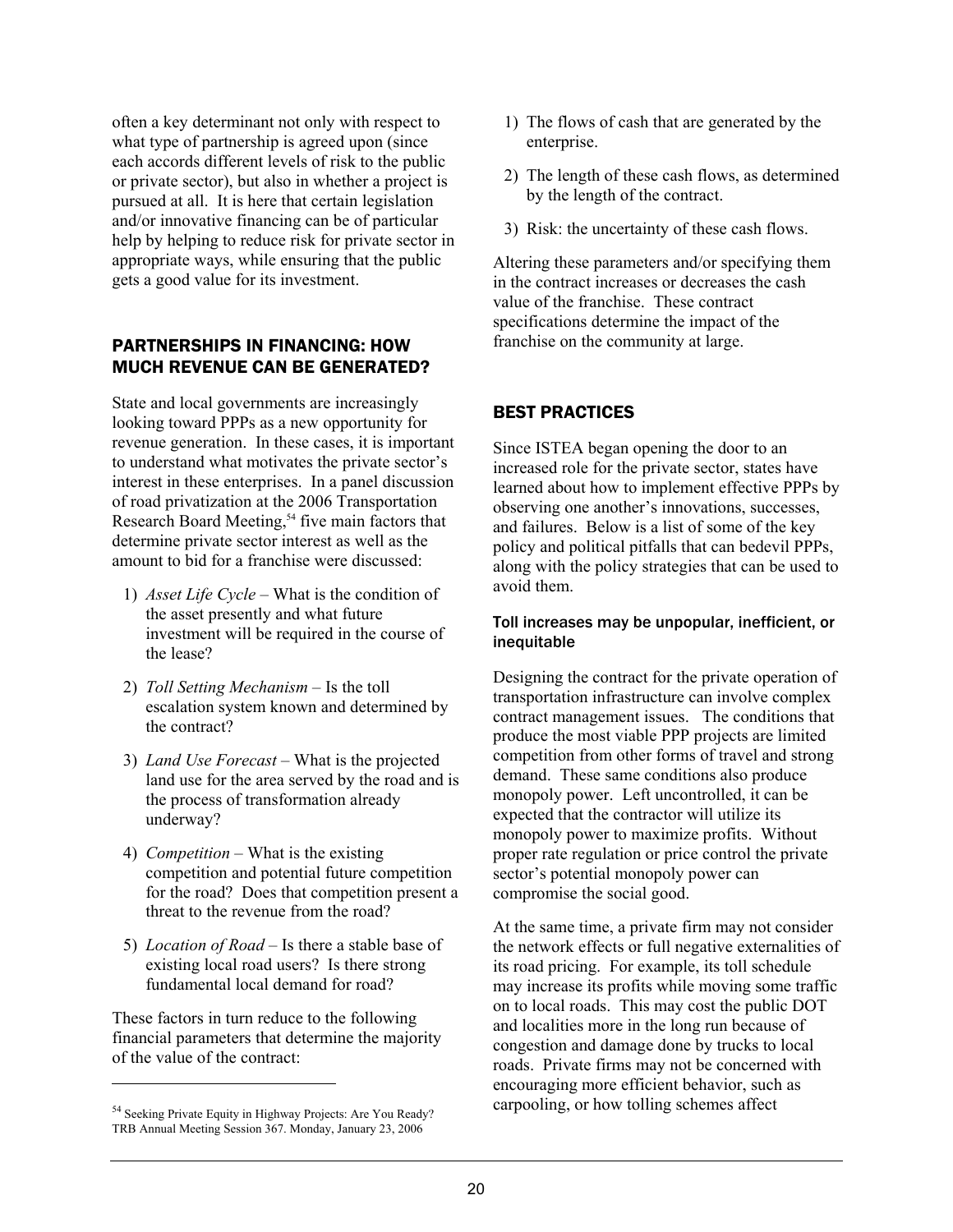different geographic areas, but instead are focused on maximizing revenue.

Example: Toronto's Highway 407. In 1999, a private firm bought a 99-year lease that allows it to collect tolls on an existing 67-mile toll road called Highway 407. The private firm paid \$3.1 billion for the lease. Since Toronto leased the road, the firm has raised tolls more than 250%, resulting in public complaints. In August 2005, complaints led to a panel of independent arbitrators ruling requiring a new performance standard: the private firm can raise the tolls as long as traffic doesn't fall below 2002 levels, which is considered 'base year' traffic.

## Strategies:

- In cases where conditions naturally produce a monopoly, rate or profit regulation may be appropriate. The public sector must ensure the contract holder only obtains a normal profit. Profit control may be obtained by rate regulation (as is applied by State Public Utility Commissions to utility monopolies) or by profit regulation. To the extent that it is necessary, government agencies should account for added administrative costs involved with rate regulation.
- Alternatively, performance standards can be used to ensure that firms have an incentive to contain prices.
- Government agencies should account for added public relations costs in their project planning and in their negotiations with the private sector. The public is unlikely to embrace private control of toll rates without transparency, outreach, and accountability.

## Privatize operations may not account for impacts on the environment and society

A private firm may have limited interest in managing a transportation facility to minimize social and environmental costs. As an example, a firm may choose a method of toll collection that minimizes loss due to violations while ignoring the significant traffic delay and pollution caused by its methods. Or a contract holder might choose to perform routine maintenance work during daytime hours to minimize the construction cost

of the repairs. This may produce significant travel delays and consumer time costs.

Example: Spain.In Spain, the rule is that the state does not run toll roads but issues a concession to a private entity. The concessions are supervised by the government. One of the key specifications is a set of performance standards for road operation. Failure to maintain proper performance results in fines and possible loss of the concession.<sup>55</sup>

## Strategies:

- Contracts should directly address hidden public costs that might be ignored by the private sector. Contracts can include performance targets for pollution output and operational efficiency.
- The public sector can also use the market to mitigate inherent risks with the private sector. To prevent private road operators from polluting during construction or regular operations, for example, contractors can be required to purchase pollution credits for the baseline output. If the contractor can modify its collection process and traffic delay to reduce these costs, then it can sell the credits back to the marketplace. The market incentive to sell the credits should motivate the contractor to improve its process.

## Political factors can add to risks and costs

Because public-private partnerships can be a more flexible and efficient route to the completion of major infrastructure projects, some have attempted to use these projects as vehicles to enact policy changes that might otherwise not be possible. For example, some of the claimed benefits of using private firms come from their freedom from union agreements and the problems of large bureaucracies. However, a switch from union to non-union labor can prove more costly than staying in union agreements, and can lead to public protests. In addition, public agencies may be held responsible for accidents or other incidents that occur as a result of private firms making changes more quickly than would public

<sup>55</sup> This is in sharp contrast to the traditional toll authorities in the United States, which, in general, manage road performance with little public discussion and also without objective measures of success.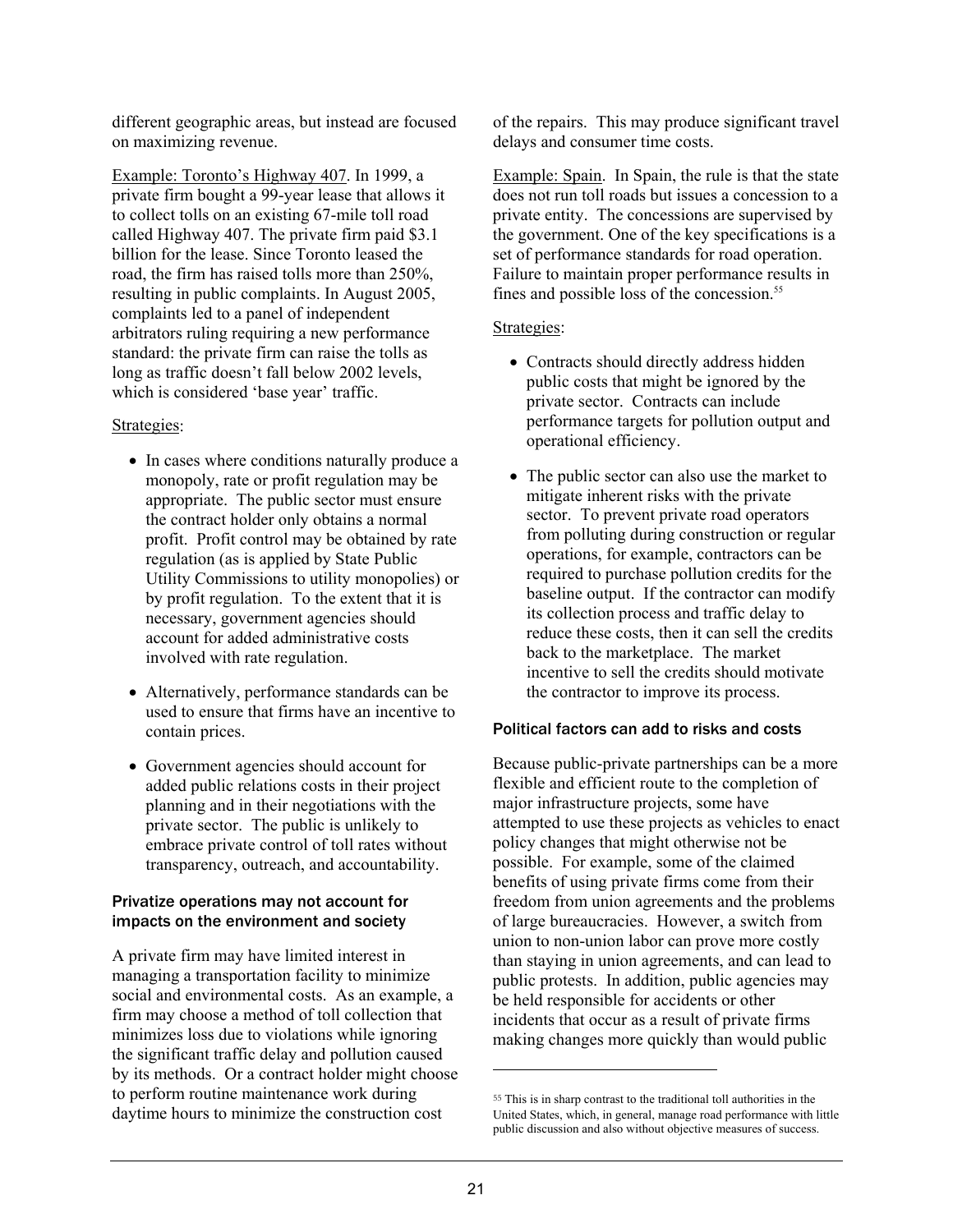agencies, such as increasing the speed limits in an electronic toll lane. Mitigating bad press can have ongoing costs that are difficult to determine during contract negotiations.

Example: Boston/MBTA attempted bus privatization. The 1996 and 1997 attempts to privatize the Boston bus system proved to be too costly. Initial analysis made privatization appear to result in enormous savings, but avoidable cost analysis showed that pensions and benefits to displaced workers would have been so great as to surpass any savings realized by privatization.<sup>56</sup>

Example: Skye Bridge. To build a bridge to Skye Island in Scotland, the government entered into a build-operate-transfer contract with a consultant, amid considerable local controversy about whether the bridge was desirable in the first place. The existence of the private sector contract became the basis for public policy actions designed solely to benefit the project, including the elimination of a competing, profitable ferry service. Ultimately, public opposition to the terms of the concession agreement forced the government to repurchase the bridge, at a total public cost nearly four times the bridge's construction cost.<sup>57</sup>

#### Strategies:

l

- To avoid expensive delays or policy reversals, PPP projects should not be used as vehicles for controversial policy changes, such as circumventing prevailing labor practices or avoiding extensive public participation and consensus-building efforts around potentially controversial projects.
- To avoid unexpected risks and controversies late in the project development process the state's policies concerning labor practices and project approval procedures for PPPs should be spelled out in advance.
- Before proceeding with a major construction project, the state should work to identify and

address potential sources of political risk. It can consult with local communities to identify and help mitigate adverse impacts of projects, and work with unions to develop project labor agreements.

• The terms of concession agreements should be publicly disclosed.

## Public sector unduly restricted from investing in competing infrastructure

In some cases, partnership contracts have restricted public agencies from building 'competing' infrastructure. For example, a contract may include a non-compete clause preventing a government agency from building a road, train line, or bridge that might lure travelers away from the privately-operated facility. Likewise, a contract may restrict the public sector from raising speed limits or running more frequent bus or train service on infrastructure serving the same market. While some of these restrictions may seem reasonable in the near term, they may prove detrimental over the long run, as traffic and land use patterns change.

Example: S.R. 91 in Orange County, California. In 1995, a private firm built toll lanes on the existing 10-mile highway and agreed to operate those lanes and collect tolls. The firm paid \$126 million for this concession. The firm's contract precluded the state DOT from building or improving competing freeway lanes until 2030. Nonetheless, public pressure forced California to make improvements on other SR 91 lanes. To do so, the state had to buy back the toll lanes for \$208 million in 2003.

## Strategy:

• Avoid noncompete agreements. To the extent they are necessary, they should be carefully analyzed and considered in light of growth the region may face 20 or 50 years from the time the contract is signed.

## Private sector not responsible for returning the infrastructure in good condition

Public agencies generally do not need to account for depreciation, and this helps keep their tolls low. One exception is the Port Authority of New York and New Jersey, which makes extensive use

<sup>56</sup> Sclar, Elliott. "Privatization in Massachusetts: An Evaluation of the 1993 Privatization Law ("The Pacheco Law")." 18 May 2004. The Massachusetts privatization law requires a full cost benefit analysis showing potential losses.

<sup>57</sup> George Monbiot, "Why have we paid £93m for a £15m bridge?" The Guardian, December 28, 2004.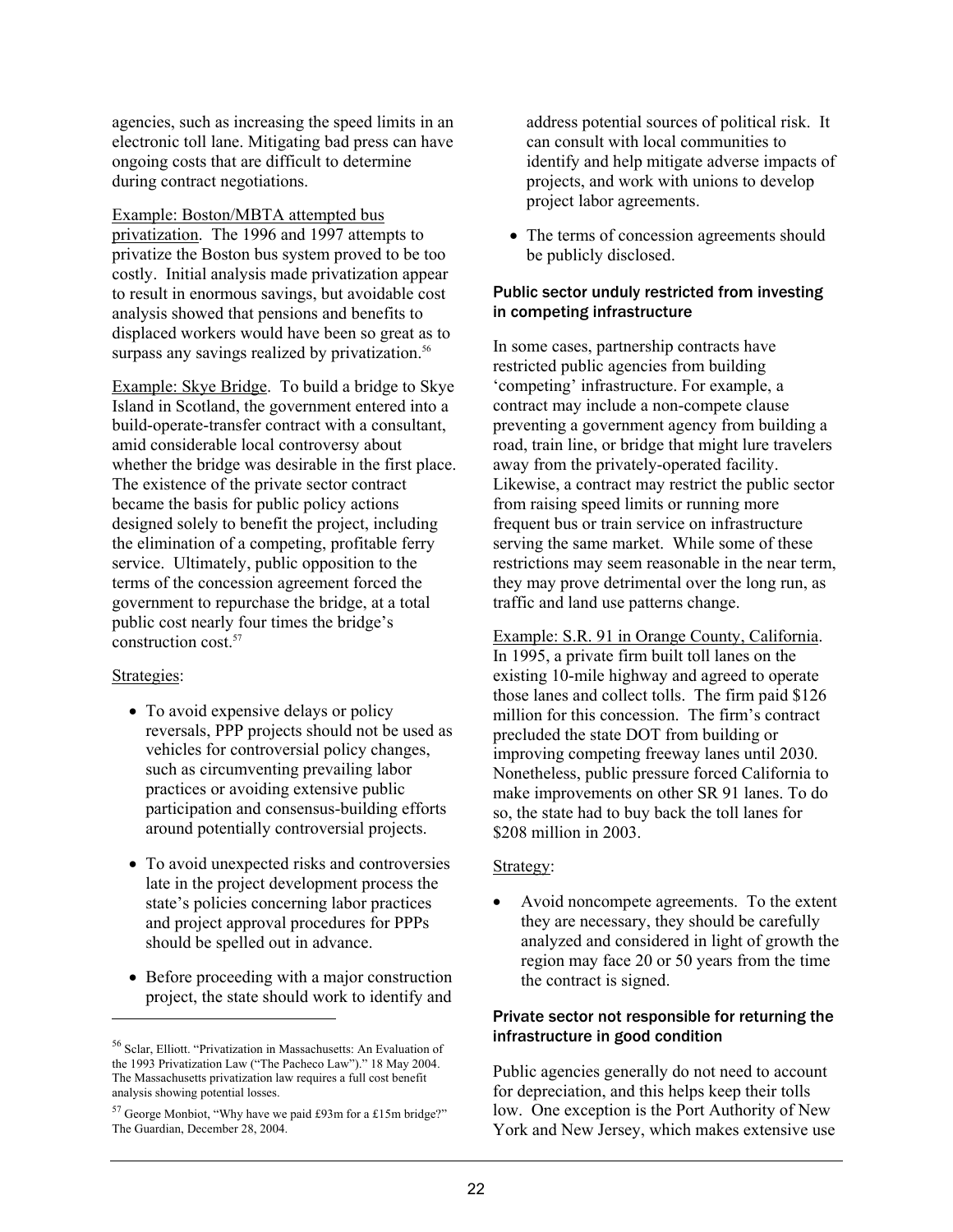of depreciation deductions to justify some of the cost of toll collection. All private firms are required to account for depreciation, and such tax ownership keeps private firms' taxes low. However, if a private firm gains tax ownership and accounts for depreciation on a highway, it may need to increase tolls. If the private firm foregoes tax ownership, it is possible that the public sector will still be responsible for rebuilding the asset when it is needed (in 25 or 50 years), probably by issuing new debt.

Example: Chicago Skyway. This is a positive example of mitigating contract provisions. In 2005, a private firm bought a 99-year concession on the 8 mile toll road from the City of Chicago for \$1.83 billion. The private firm has full tax ownership of the asset, so the city must be careful of toll increases. The contract also has specific maintenance and operating standards, as well as a provision to ensure the road is maintained toward the end of the contract. The provision requires that 10 years prior to the end of the contract term the firm must provide a letter of credit equal to the highest gross revenues of the prior 10 years.

#### Strategy:

• Contracts should explicitly allocate risk and responsibility. There should be no question of where the public or private party stands regarding the condition of the asset or anything that might occur on it, including at the end of the contract. The tax ownership of the asset should be explicit.

## Public sector lacks sufficient expertise

Private firms may use complex, opaque contracts which require a high level of expertise from the public sector. Contracts that are not carefully negotiated can lead to very high or uneven toll increases, higher maintenance costs later on for the public sector to absorb, and other problems that can result in a loss of mobility and a loss of public trust. Bureaucracies not accustomed to handling complex financial investments may need to hire consultants at considerable cost to manage the arrangement. One of the main problems is how to assess the value of the asset. While the private sector generally values an asset as the present value of a predicted future stream of revenues, the public sector may look at the past

public investment in that asset (from initial construction to decades of maintenance) or at its importance to the regional economy. In fact, valuation includes not only revenue projections but operational costs which depend on the age and condition of the road; competition for drivers in the corridor; time horizon (99 years is worth much more than 50 years); and the ability to increase price or the method of regulation, therefore changing the profit. The public sector may not have a firm understanding of the value of these elements. The matter is further complicated by starkly different accounting standards between the private and public sectors.

The lease price has been questioned in at least two recent highway concessions, indicating that perhaps the public sector may not have had the financial acumen to get the best price.

Example: Chicago Skyway: The \$1.83 billion lease was twice as much as the second best price, indicating a scarcity of bidders or that bidders had very different assumptions about the price the public sector would be willing to accept. Also, the 99-year term of the lease is unprecedented in Europe and North America. It is possible that the price was not high enough.

Toronto Highway 407: An investment bank involved with the financing reported that Toronto should have received \$6.3 billion, or \$3 billion more than it got, for the road.<sup>58</sup>

## Solution:

• Partnerships are a learning process, and require public sector expertise. They should not be seen as political shortcuts for complex projects. Adequate attention needs to be paid to staff training and development so that these complex contracts can be negotiated and managed effectively.

<sup>58</sup> Bank Values Highway 407 at Four Times the Sale Price. Globe & Mail, 9 Jan. 2002, p.A1; The Private Sector and the 'Public' Highways. Western Libraries at The University of Western Ontario. Updated January 2002. http://www.lib.uwo.ca/business/toll.html.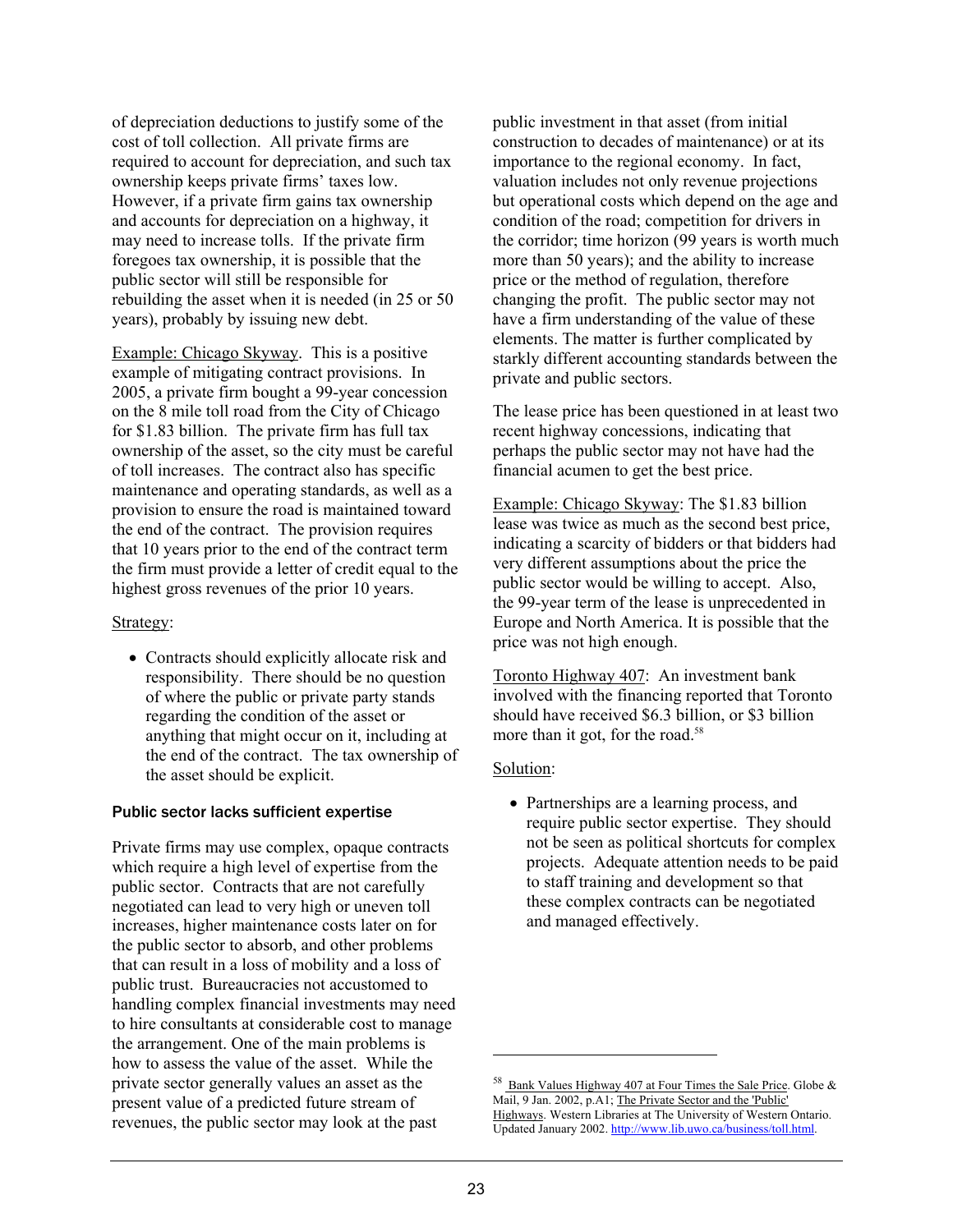# HOW CAN RISKS BE SHARED?

# The Challenge of Risk Allocation in Public-Private Financing Partnerships

*Joseph (Yossi) Berechman, CN Chair Professor of Transportation, Sauder School of Business, the University of British Columbia, Vancouver, Canada and UTRC, The City College of New York* 

# INTRODUCTION

Public-private partnerships (PPP) in the development of transportation infrastructure and the provision of services can take a diverse range of forms, including contracting for bus or road maintenance services, financing the development of infrastructure facilities and the actual construction and operation of toll roads. Whatever is the project, private participation in public projects has two key characteristics. It requires an agreement defining the form of the PPP, and arrangements governing the sharing of the project's overall risk between the parties. These risks include exceeding capital costs limits, failing to meet schedules for service delivery, difficulty in complying with environmental and other regulations, delays due to unforeseen site conditions, and the risk that revenues may be insufficient to cover capital, debt-service, maintenance and operating costs. A PPP contract, which defines the responsibilities of each side, is also expected to define the risk that each side will assume, along with judicial contingencies for failure to comply with the contract's terms.

Clearly risk can be divided between the public and private sectors along a continuum, ranging from full to zero risk sharing by the private enterprise, where the balance constitutes the risk borne by the public sector. Thus, if the public sector bears nearly all of the risk of a particular project, the private sector's role is essentially that of a subcontractor or a money-lender, who faces a riskfree investment, as the public sector is unlikely to become insolvent. For example, in the case of Highway 407, a 70-mile express toll road in metropolitan Toronto, private partners refused to assume financial risks in addition to the construction and operating risks. As a result, the province of Ontario financed the project's capital costs, thereby effectively assuming all financial risks, while the private partner became a fixedprice construction subcontractor who assumed

only construction and operation risks. A bona fide investment partnership requires a fair and efficient risk allocation scheme between the parties.

In the U.S. and other countries, the actual number of transportation projects that have been full financing partnerships between the private and public sectors has been quite small. Because such partnerships are a relatively new form there is no single standard for risk-sharing. While the public sector tries to shift risk to the contractor, the contractor tries to minimize its share of risk, so contract negotiations are commonly vigorous and laborious. Often, the terms that are negotiated are not explicit enough in specifying how risk will be shared and the contract sets up conditions that favor the private investors.

A key point is that the idea of risk sharing is not just about protecting the private investor. It is at least as much about minimizing public costs. In reality, however, risk sharing is negotiated individually and it seems to be different for different projects of same type. Most PPP contracts that have been developed have been adhoc and have resulted from political negotiations between public agencies and project proponents. At least some of these projects were subsequently canceled or substantially modified at high costs, when governments changed or when different political players gained control. In the majority of infrastructure investment projects, particularly the very large ones (the so called "mega-projects"), it was the state that has ultimately borne the significant portion of the overall investment's risk, with considerable direct and indirect costs to the public. This paper examines the nature of the risk allocation problem in PPP projects, highlights key risk-sharing issues and outlines some approaches for the development of efficient risk allocation schemes.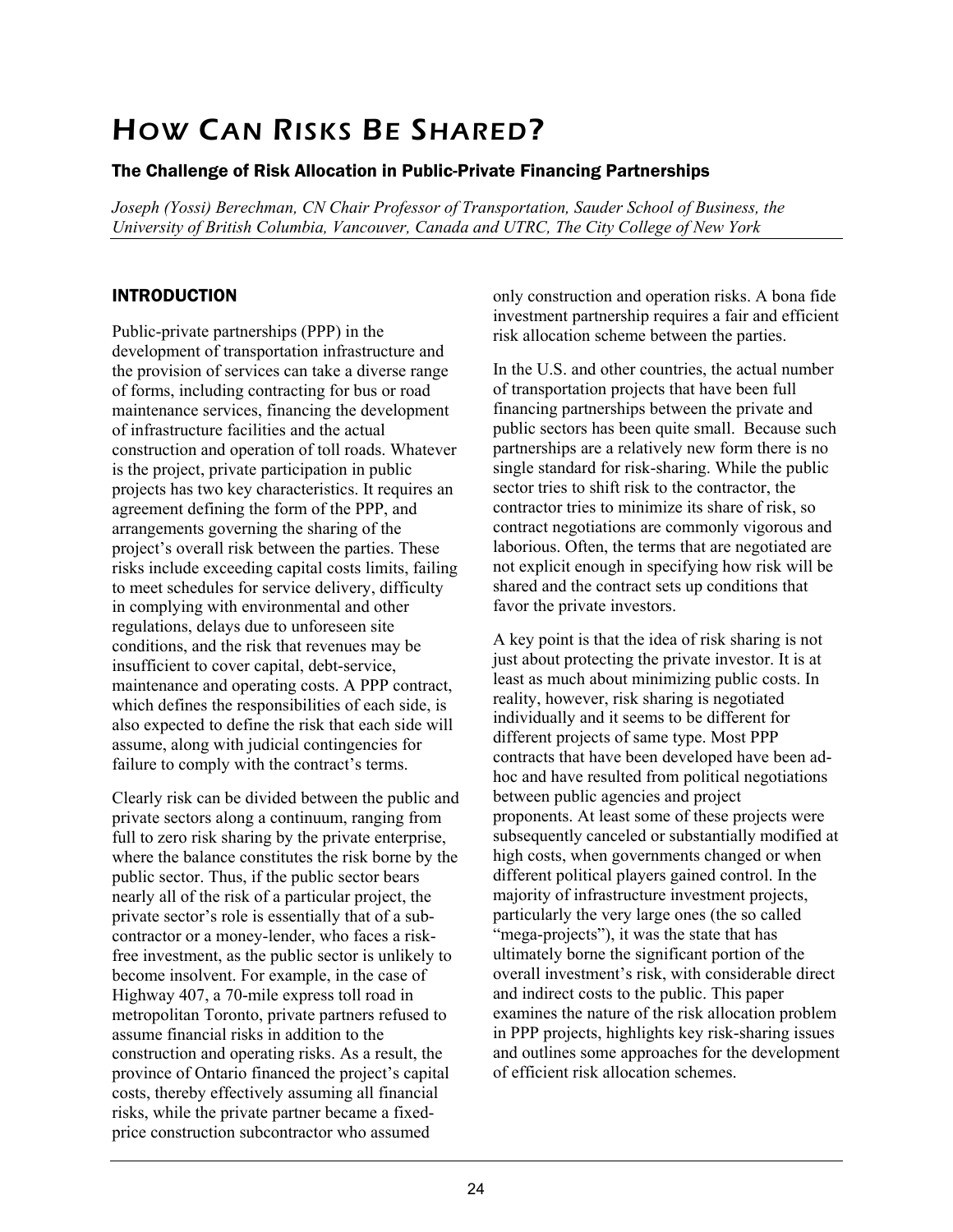## WHY RISK ALLOCATION MATTERS

As any investor knows, the risk level of a particular investment has a considerable impact on the true costs of this investment and, consequently, on its profitability. The same applies to public investments, including those carried out under PPP schemes. It has been argued though that once the risk level of a PPP investment has been properly assessed, we can safely disregard risk allocation between the parties since, for the economy as a whole, it would not matter. However, this argument would be true only if we could assume that the private and public sectors exhibit similar attitudes towards risk (e.g., same degree of risk aversion) *and* if both are equally efficient and productive in managing risks as well as in key aspects of the investment such as funding, construction and management. But all evidence suggests that this is an invalid assumption and the particular allocation of risk is consequential and carries a significant impact on the economic value of the PPP investment. Experience shows that when the public sector assumes a majority of the risk, especially risk associated with future demand, it increases the likelihood of cost overruns or reduced level of service or both, with direct implications for the true economic value of the investment. The higher the risk share that the private enterprise assumes, the higher the rate of return it would require to make the investment profitable. But if the private investor manages to reduce its risk share, the investment's overall risk would not disappear, as it would simply be shifted to the public sector, with significant impact on the project's overall costs.

The main reason why risk allocation matters is the asymmetry between the public and private sector in dealing with and managing different forms of risks. Whereas the private sector is better than the public sector at managing financial and construction risks, the public sector is more efficient in dealing with risks related to environmental and social externalities. When private investors take on risk, they take measures to estimate their vulnerability and their maximum exposure, and they take steps to mitigate these risks. Public partners do not necessarily take these measures since they have recourse to the public trough. For example, the private sector might drill

more test holes during design phase of a tunnel, to reduce geologic risk during construction and, by and large, is more efficient in putting together financial packages. The public sector, on the other hand, can better deal with various environmental risks, or with risks associated with the acquiring of eminent domain, or with risks arising from the presence of historical sites and cultural-sensitive facilities. Hence, *risk specialization* makes the proper allocation of risks between the public and private sector highly significant with regard to the overall costs and real economic value of a project.

One high-profile example of failure to risk specialize is the European Channel Tunnel (Eurotunnel), which resulted in a colossal financial failure of about 80% of cost overruns and a suspension of debt service payments. In this case, the political risk of the project was left to the private investors to manage rather than to the specializing party, namely the state.

Efficient risk allocation in PPP projects has an additional economic benefit with regard to the true costs of the project. A common assumption is that the cost of government borrowing is the same as the weighted average cost of capital that the private sector incorporates into the annual lease fee that it charges the government. However, if the private sector would demand a higher fee, a transparent risk allocation arrangement will reveal the extra-expected costs. In fact, it would show the value of the risk transfer to the economy. More generally, it would show whether the private financing and building of a specific transportation facility is indeed justified.

# KEY QUESTIONS

Against this background the key risk-allocation questions in PPP projects are:

First, how to properly assess the overall risk of a particular PPP project?

Second, how should risk be shared efficiently and equitably between the parties, in order to enhance the project's economic value and social welfare impacts, while providing a reasonable profitability level for the private sector?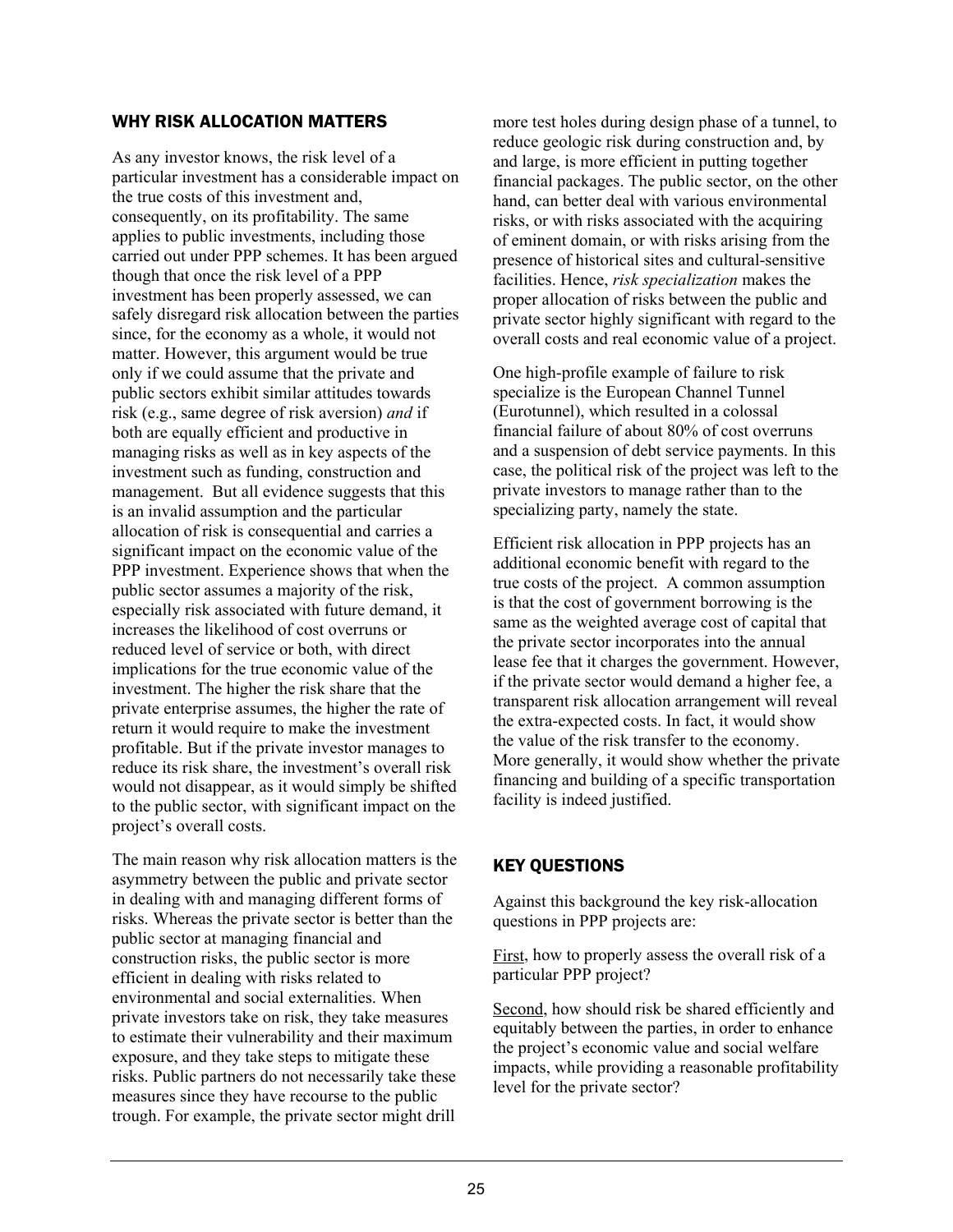Third, from the public-sector economy viewpoint, what are the implications of a specific risk allocation arrangement of a particular PPP project relative to its true economic value?

# RISK ALLOCATION METHODS

The germane transportation-economic literature does not provide an agreed formula for the allocation of risk between the parties of PPP projects. Actual risk sharing schemes are often the result of ad-hoc agreements and political negotiations. However, the literature suggests several approaches to deriving balanced and efficient risk sharing arrangements for PPP projects.

## A risk factors control based approach

Under this approach, the state assumes those risk factors over which the private investor has little or no control and that the state can deal with much more effectively than the private sector can. The other risk factors are then borne by the private enterprise. The state's controlled risk factors include:

- 1. Risk of extra costs from land appropriation, securing the rights of way and turning it over, free of claims, to the private enterprise
- 2. Risk of extra costs from taking care of various cultural and religious sites (e.g., archeological sites or old cemeteries)
- 3. Risk of extra costs due to citizens' objections and law suits relative to land appropriation and environmental nuisances
- 4. Risk of decline in demand from changes in public policy such as the construction of a competing project (e.g., a parallel road)
- 5. Political risks emanating from bad legislation and change of government

The private enterprise, on the other hand, normally is more efficient in managing risks of the following types:

- 1. Raising the necessary capital funds
- 2. Financial risks from changes in the rate of inflation, interest rates and foreign currency exchange rates
- 3. The actual collection of charges (e.g., road tolls) and enforcement
- 4. Planning and design
- 5. Construction
- 6. Operation
- 7. Technological changes (e.g., new tunneling technology)

This approach, which uses "degree of control" as the key risk allocation criterion, has left out a key risk factor, namely, the level of future demand, and hence revenues. As already mentioned, this risk type is often negotiated between the private and public partners on a case-by-case basis, with the state ending up bearing most of it. However, from public economic viewpoint this arrangement tends to induce misallocation of resources as the private sector is then shielded from normal economic fluctuations, which, in turn, causes large inefficiencies (e.g., the provision of inferior services) and can produce projects with undesirable benefits to costs ratio.

Since future demand is also affected by future infrastructure improvements, a guaranteed level of revenues can effectively hinder such improvements. For example, in the case of the widely publicized S.R. 91 private toll road in Orange County, California, the overseeing agency, Caltrans, has signed a contract in which they agreed not to build any new road capacity parallel to or competing with the privately financed toll road, except for road improvements that are necessary to assure safety. When Caltrans announced that they would widen some lanes nearby for safety purposes, the private contractors fervently objected. The toll road operators filed a suit against Caltrans for breach of contract, which settled out of court with an agreement not to widen the road. Later, in part so that it could make the improvements it believed were necessary, the state chose to buy out the contractor and bring the project back under public control. Formally, this may not appear to be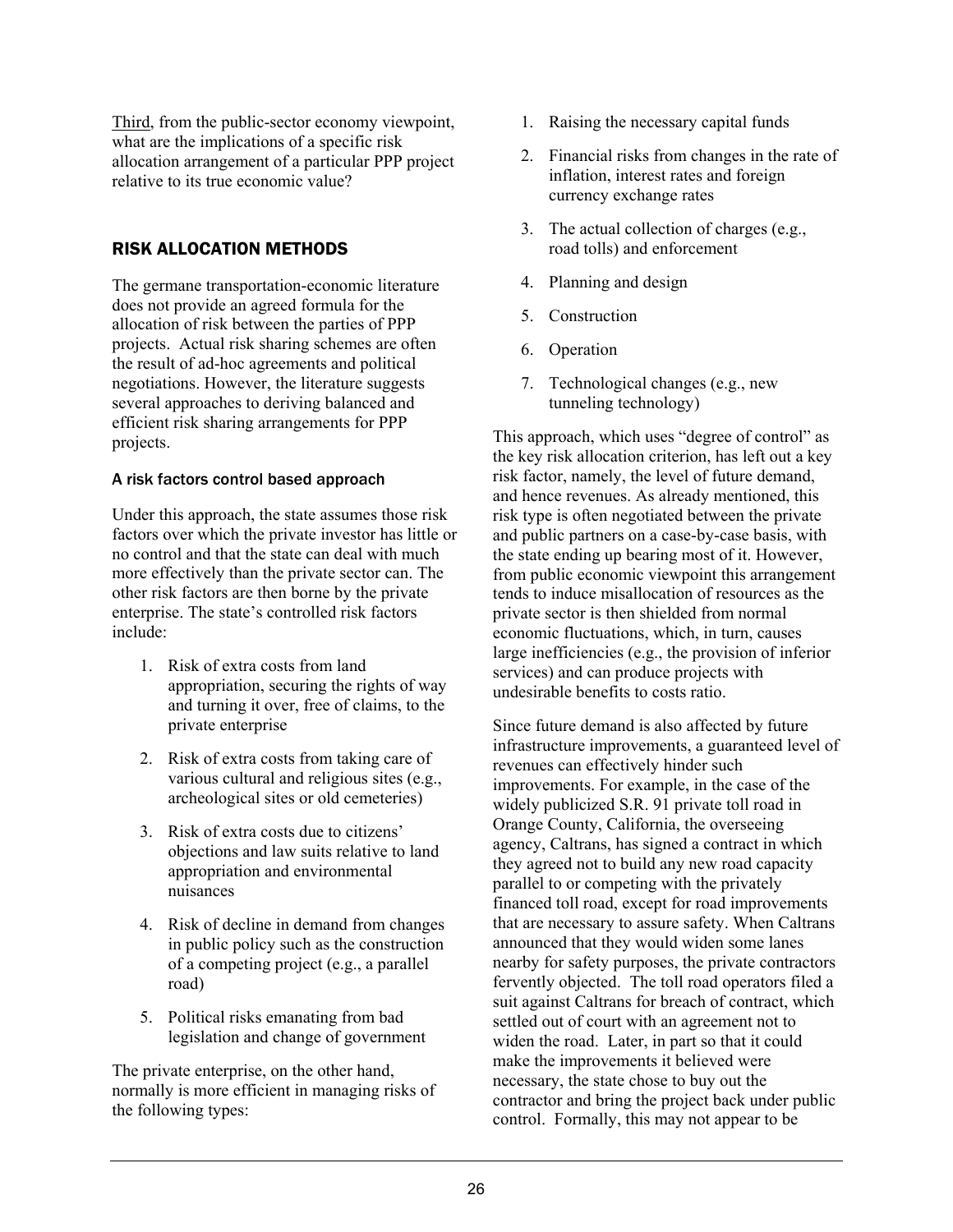about risk sharing because the term "risk sharing" was not used, but in essence the issue was about guaranteed income.

## Allocation of risk associated with future revenues

An alternative approach is to break down demand into its underlying market and non-market factors and let the private enterprise assume the market risk factors. For example, changes in demand from changes in the toll regime (e.g., toll rates by vehicle type, time of day or distance traveled) or financial risks can be considered as market related factors. Regulated transit fare or future highway layout patterns are non-market factors that affect demand. Assigning the market related risk factors to the private party would represent an efficient and reasonable risk-sharing scheme.

An example of this model is the European Bank for Reconstruction and Development financial scheme for road development in Eastern Europe, especially the M1-M15, a build-operate-transfer (BOT) toll motorway in Hungary. Noncommercial risks were assigned to the government while the lenders assumed responsibility for financial risks such as interest rate and currency exchange rates. Still in this case, actual traffic levels were way below the initial projections, resulting in reduced revenues and the project was technically bankrupt. One major reason is that travel demand is quite elastic with respect to the toll level, so that increased tolls resulted in revenue losses.

## Risk allocation based contracts

Another approach to risk allocation in PPP projects is to adopt a PPP contract, in which the risk associated with the construction, operation and service delivery costs as well as with the revenues, are an integral part of the contract. Accordingly, we can distinguish between "full costs" and "net costs" type contracts and between "efficiency" and "performance" type contracts.

Under the "full costs" contract, potential private bidders tender for the lowest price (revenues) they demand for building the project or for providing the transportation services, irrespective of future demand (with the actual revenues going to the state). In "net costs" type contract, the private

enterprise receives the full revenue from the project (e.g., tolls revenues) and bid for the payment that it will disburse to the state.

"Efficiency" type contracts require the private partner to compete for the lowest costs of building the project or of providing the services, but enable him to charge any price that it sees fit. "Performance" contracts, on the other hand, require the private partners to deliver a certain level of output (with matching compensation for enhanced performance), while bidding for the requested level of revenues.

Obviously under these different contract types the risk to the private enterprise varies, but in all cases it is an integral part of the contract to be assessed and taken into account. In this regard, the bidding process has two key functions. Competition among bidders acts to reduce the overall costs of the project, including the amount of risk borne by the public sector. Second, it is an effective mechanism, by which private investors reveal how much risk they are willing to take. This, in turn, is valuable information for the public sector in its contract negotiations. On the other hand, bidding processes are costly and time consuming and need, therefore, be designed and carried out prudently.

# **CONCLUSIONS**

Key conclusions from this paper are:

- 1. Risk is an integral part of all public investments, including PPP type projects. Ignoring risk is likely to result in cost overruns, delays in service provision, reduced output and lower levels of service or the adoption of inferior projects. Hence there is a critical need to correctly define and measure the risks of a particular PPP type investment.
- 2. In assessing the economic value to the public of PPP projects, one must account for the particular risk allocation arrangements between the parties.
- 3. There are ways to measure the various risks associated with PPP investment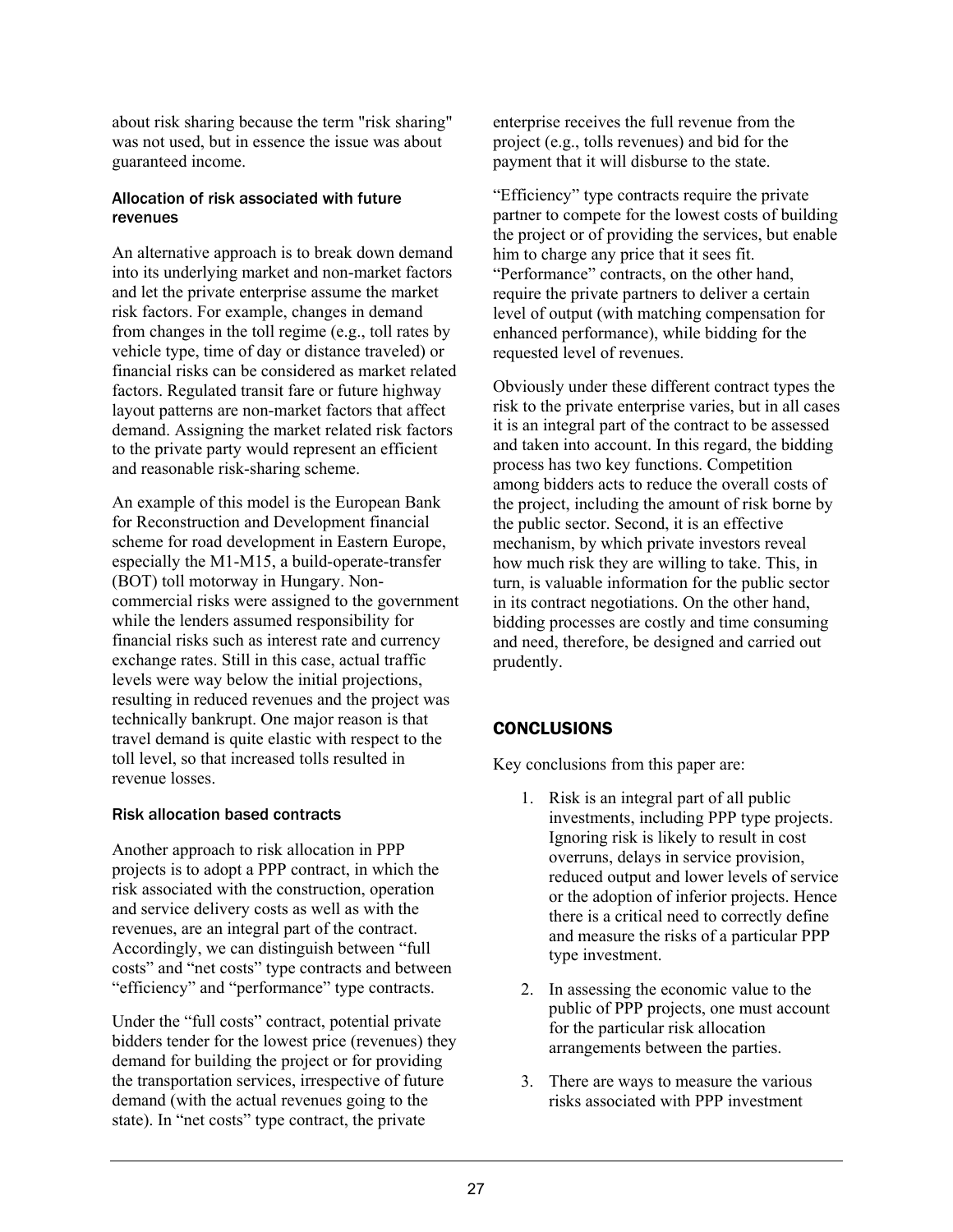projects, and clearly allocate these risks between the parties.

- 4. When the exact allocation of risk between the public and private sectors in a given PPP contract is explicitly defined and made transparent, decision-makers can better understand the true economic value of the project, which helps them prioritizing projects efficiently.
- 5. Innovative risk sharing schemes that accounts for the relative advantage of the public and private sectors in dealing with risks can increase the economic efficiency and net social benefits of PPP investment projects.
- 6. Policy strategies are needed to operationalize such schemes and institutionalize them as an integral part of PPP contracts.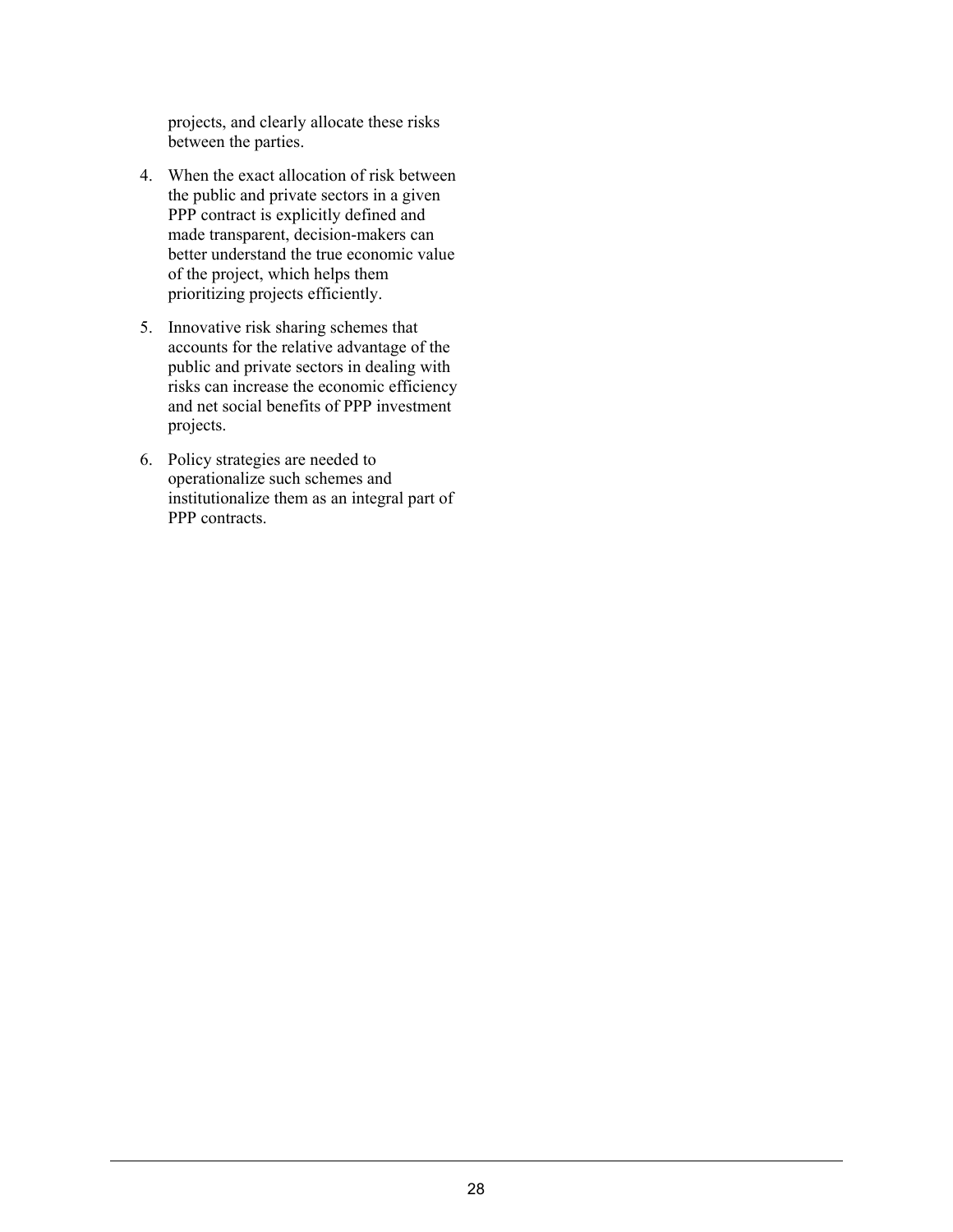# WHERE CAN I FIND MORE INFORMATION?

## **A. Web site that relate to this conference**

University Transportation Research Center http://www.utrc2.org/events/past.php?viewid=125

 New York State Dept. of Transportation Partnerships Web Site http://www.dot.state.ny.us/partnerships/

## **B. Websites with General Information**

Federal Highway Administration: Public Private Partnerships http://www.fhwa.dot.gov/ppp/

American Association of State Highway and Transportation Officials http://www.innovativefinance.org/

National Council for Public-Private Partnerships http://ncppp.org/

The Canadian Council for Public-Private Partnerships http://www.pppcouncil.ca/

## **C. Manuals and Best Practices**

FHWA Manual for Using Public-Private Partnerships on Highway Projects http://www.fhwa.dot.gov/ppp/manual\_0905.pdf

Maryland DOT, Current Practices in Public-Private Partnerships for Highway Projects http://www.mdta.state.md.us/mdta/servlet/dispatchServlet?url=/About/currentpractise.pdf

NCHRP Synthesis 313: State DOT Outsourcing and Private Sector Utilization http://trb.org/news/blurb\_detail.asp?id=1495

## **D. Finance Perspectives**

Fitch Ratings, "Public-Private Partnerships: The Next Generation of Infrastructure Finance" http://www.fitchmexico.com/ReportesEspeciales/RW\_34.pdf

Standard & Poor's, "Infrastructure & Public Finance Ratings: Public Private Partnerships - Global Credit Survey 2005" http://www.ibtta.org/files/PDFs/PPP%20Credit%20Survey\_2005.pdf

## **E. Other Conferences**

Public/Private Partnerships: Implications for Innovation in Transportation (1998) http://www.volpe.dot.gov/infosrc/strtplns/nstc/ppp/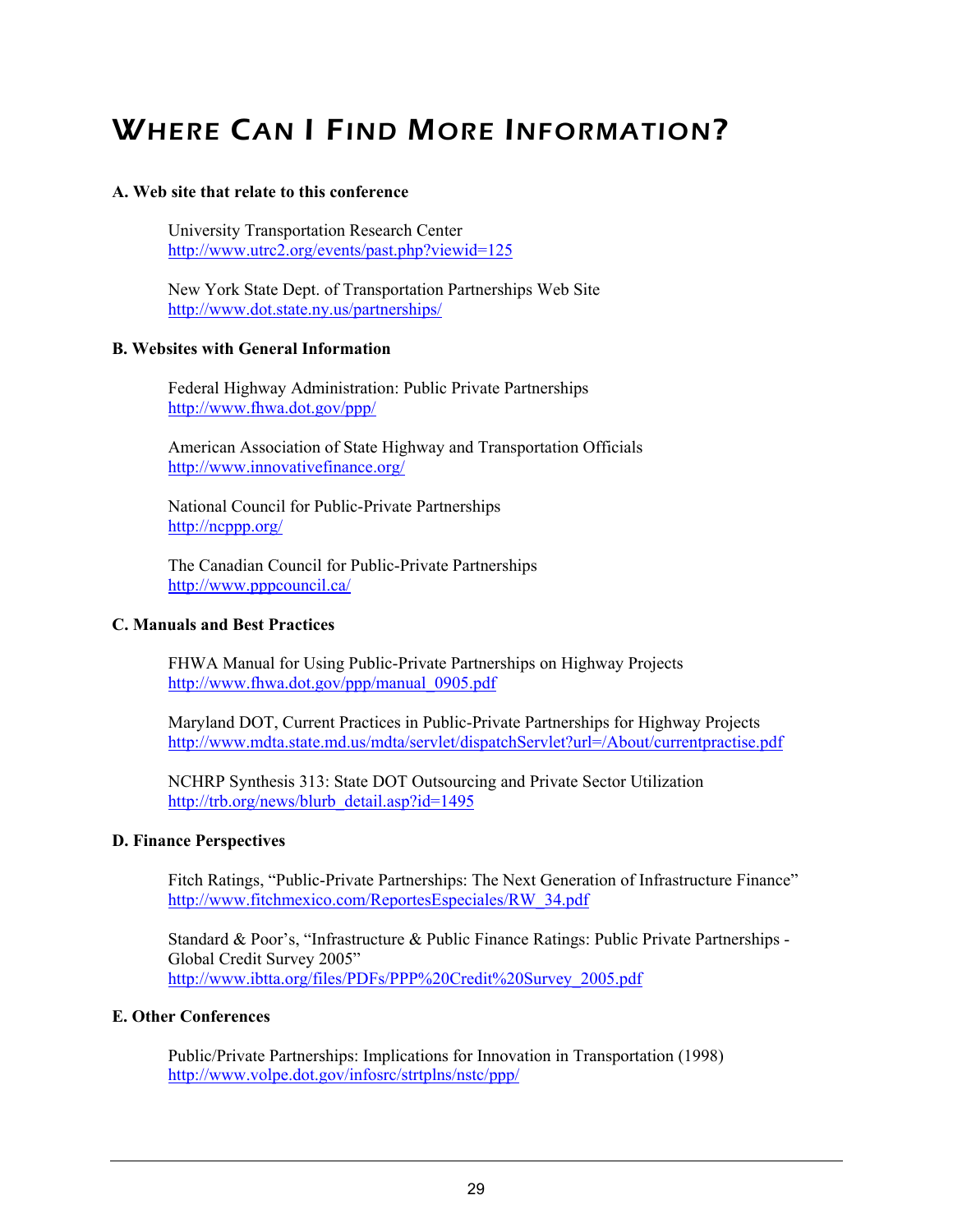Innovation in the Transportation Marketplace Through Effective Procurement: Findings from an Experts' Workshop (1999) http://www.volpe.dot.gov/infosrc/strtplns/nstc/effproc/index.html

Public/Private Partnerships II: Engines for Innovation in Transportation (2000) http://www.volpe.dot.gov/infosrc/strtplns/nstc/ppp2/

A Roundtable Discussion of California's Experience with Innovations in Public Finance (2000) http://epw.senate.gov/107th/SeltzerAttachment2.pdf

Public/Private Partnerships III: Implementing Successful Public/Private Partnerships in Transportation (2002) http://www.volpe.dot.gov/infosrc/strtplns/nstc/ppp3/